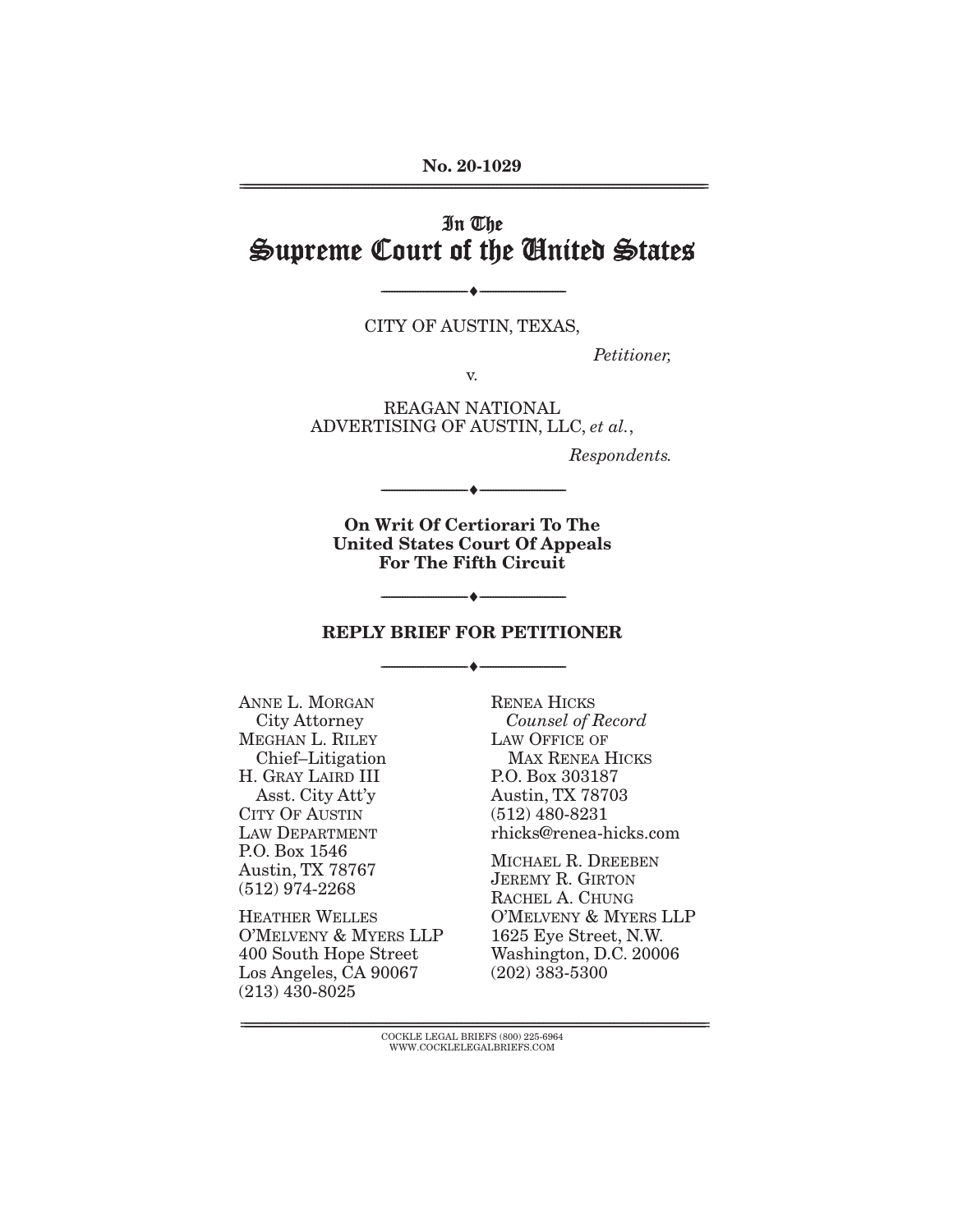# **TABLE OF CONTENTS**

|--|

| I. The Court Should Reject Respondent's<br>Reformulation of the Question Presented 3                            |  |  |  |  |  |
|-----------------------------------------------------------------------------------------------------------------|--|--|--|--|--|
| II. Reed Embraces a Subject-or-Topic Test for<br>Analyzing Whether a Law Is Content                             |  |  |  |  |  |
| A. Reed Did Not Adopt Respondent's<br>Broad "Function or Purpose" Test 6                                        |  |  |  |  |  |
| B. Respondent Cannot Reconcile Its<br>Interpretation of Reed With This<br>Court's First Amendment Precedents 10 |  |  |  |  |  |
| III. Austin's Rule Is Content Neutral and                                                                       |  |  |  |  |  |
| A. Austin's Rule Has No Indicia of Content                                                                      |  |  |  |  |  |
| B. Austin's Rule Is Valid Under<br>Intermediate Scrutiny  18                                                    |  |  |  |  |  |
| IV. Respondent Has Not Shown an<br>Entitlement to Facial or As-Applied Relief. 21                               |  |  |  |  |  |
|                                                                                                                 |  |  |  |  |  |

i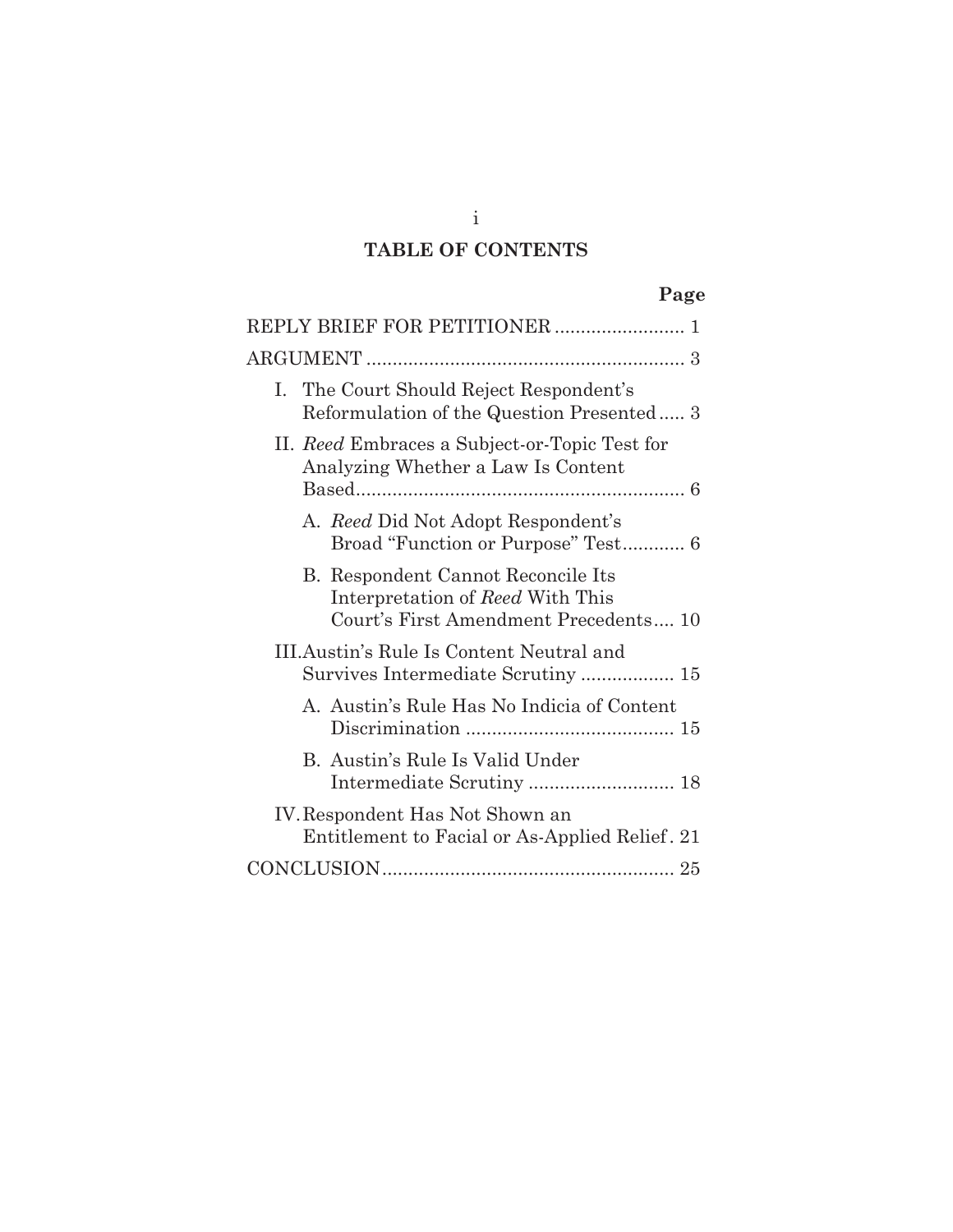# **TABLE OF AUTHORITIES**

**Page(s)** 

## **CASES**

| Act Now to Stop War & End Racism<br>Coal. v. District of Columbia, |
|--------------------------------------------------------------------|
| Ark. Writers' Project, Inc. v. Ragland,                            |
| Barr v. Am. Ass'n of Pol. Consultants,<br>Inc.,                    |
|                                                                    |
| Bd. of Trs. of State Univ. of N.Y. v. Fox,                         |
| Broadrick v. Oklahoma,                                             |
| Cantwell v. Connecticut,                                           |
| City of Ladue v. Gilleo,                                           |
| City of Los Angeles v. Alameda Books,                              |
| Inc.,                                                              |
| Consol. Edison Co. of N.Y. v. Pub. Serv.                           |
| Comm'n of N.Y.,                                                    |
| FCC v. League of Women Voters of Cal.,                             |
| Forsyth Cnty. v. Nationalist Movement,                             |
| Frisby v. Schultz,                                                 |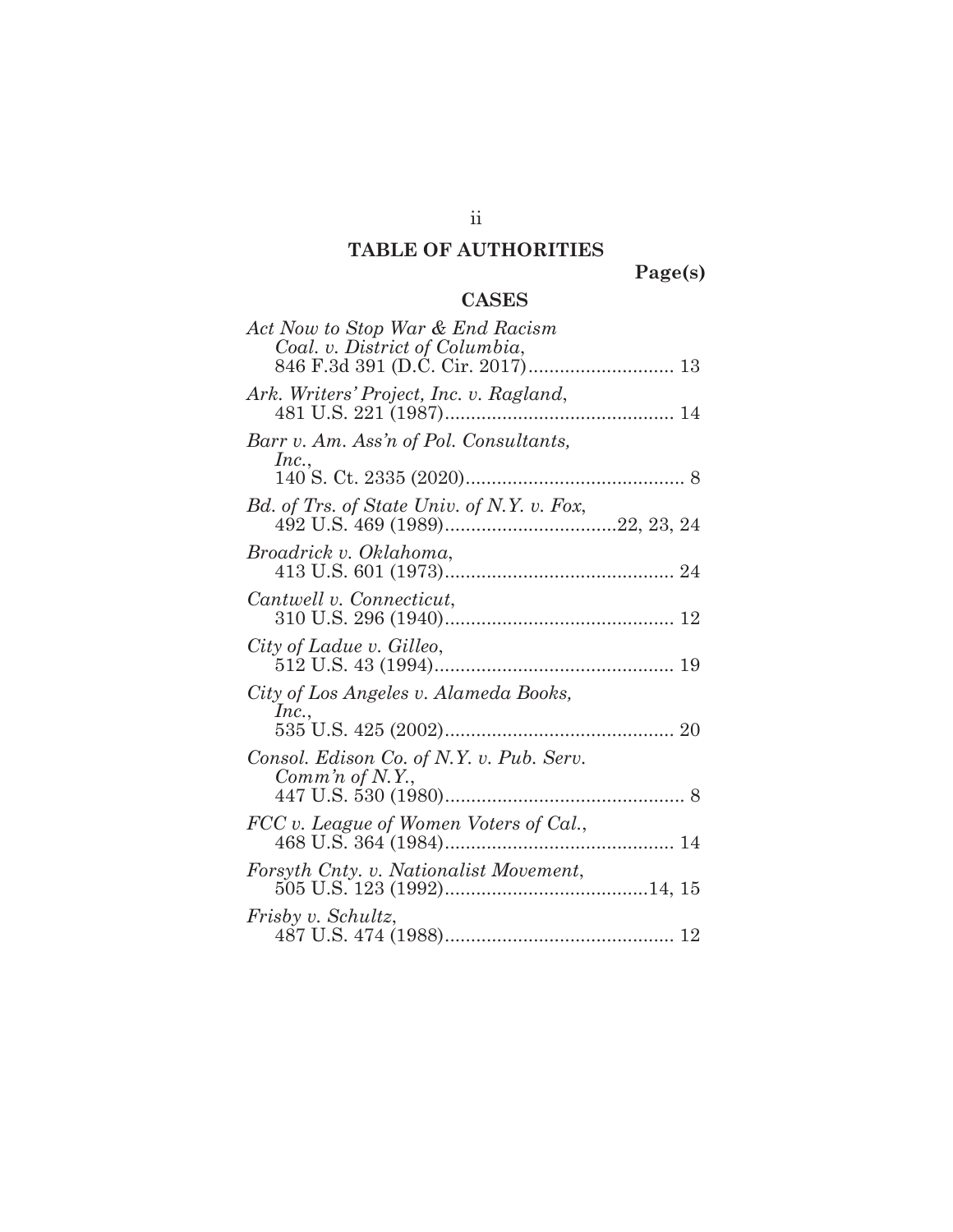## **TABLE OF AUTHORITIES**  (continued)

| ۰Α.<br>О<br>- |
|---------------|
|---------------|

| $1 \text{ age}$                                                                                   |
|---------------------------------------------------------------------------------------------------|
| Heffron v. Int'l Soc'y for Krishna<br>Consciousness, Inc.,                                        |
| Matal v. Tam,                                                                                     |
| McCullen v. Coakley,                                                                              |
| Members of City Council of L.A. v.<br>Taxpayers for Vincent,<br>466 U.S. 789 (1984)10, 11, 18, 23 |
| Metromedia, Inc. v. City of San Diego,                                                            |
| Reed v. Town of Gilbert,                                                                          |
| Regan v. Time, Inc.,                                                                              |
| Riley v. Nat'l Fed'n of the Blind of N.C.,<br>Inc.,                                               |
|                                                                                                   |
| United States v. Eichman,                                                                         |
| United States v. Raines,                                                                          |
| United States v. Sineneng-Smith,                                                                  |
| United States v. Stevens,                                                                         |
| United States v. Williams,                                                                        |

iii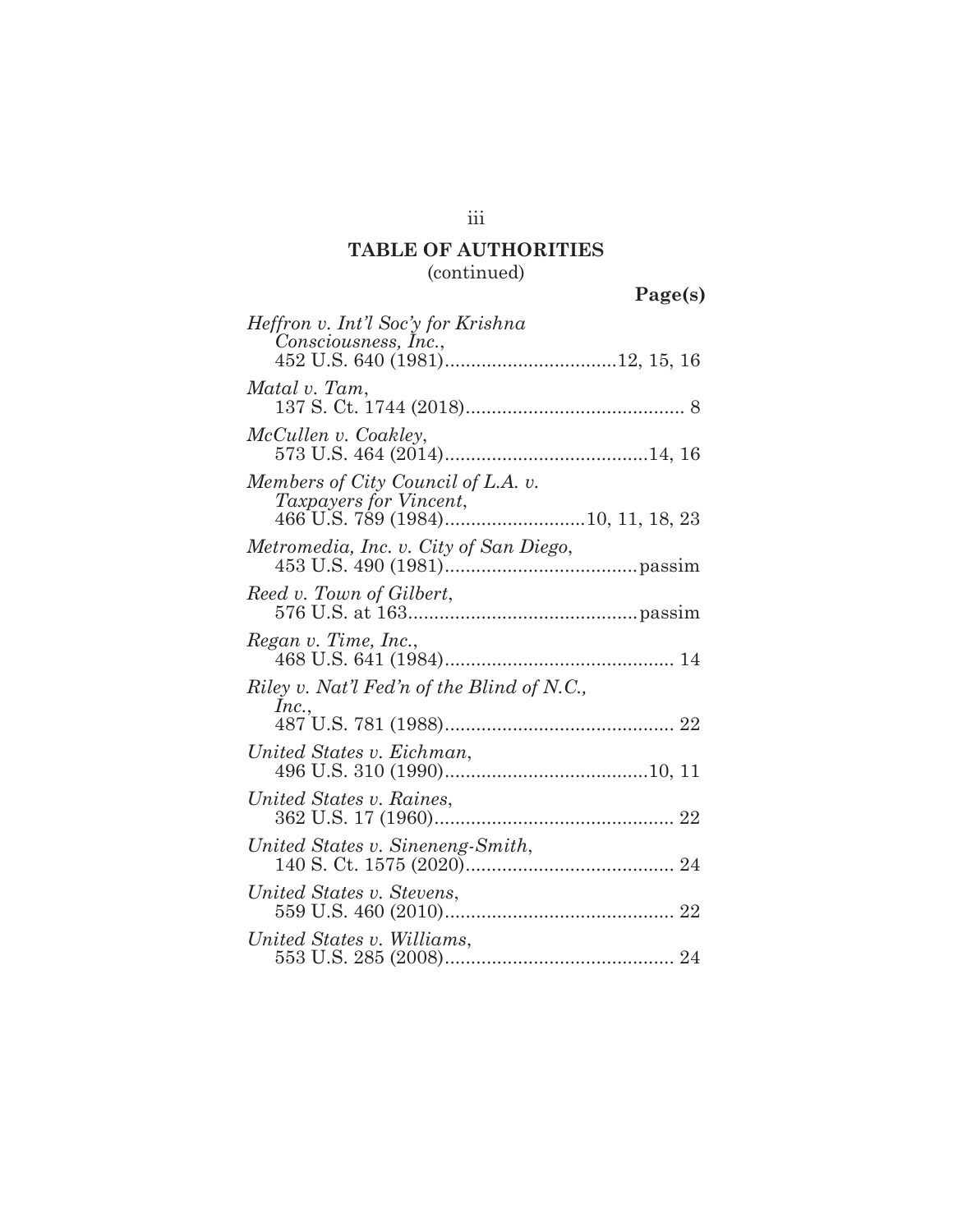## iv

# **TABLE OF AUTHORITIES**

(continued)

**Page(s)** 

| Ward v. Rock Against Racism, |  |
|------------------------------|--|
|                              |  |

## **STATUTES**

|--|--|--|--|--|--|--|--|--|

## **OTHER AUTHORITIES**

| 2 Am. Law of Zoning $\S 12:19$ (5th ed.                                                                                                                 |  |
|---------------------------------------------------------------------------------------------------------------------------------------------------------|--|
| 4 Rathkopf's The Law of Zoning and                                                                                                                      |  |
| <i>Flag</i> , Black's Law Dictionary (11th ed.                                                                                                          |  |
| Jerry Wachtel, <i>Compendium of Recent</i><br><b>Research Studies on Distraction</b><br>from Commercial Electronic<br>Variable Message Signs (CEVMS) 10 |  |
| <i>Solicitation</i> , Black's Law Dictionary                                                                                                            |  |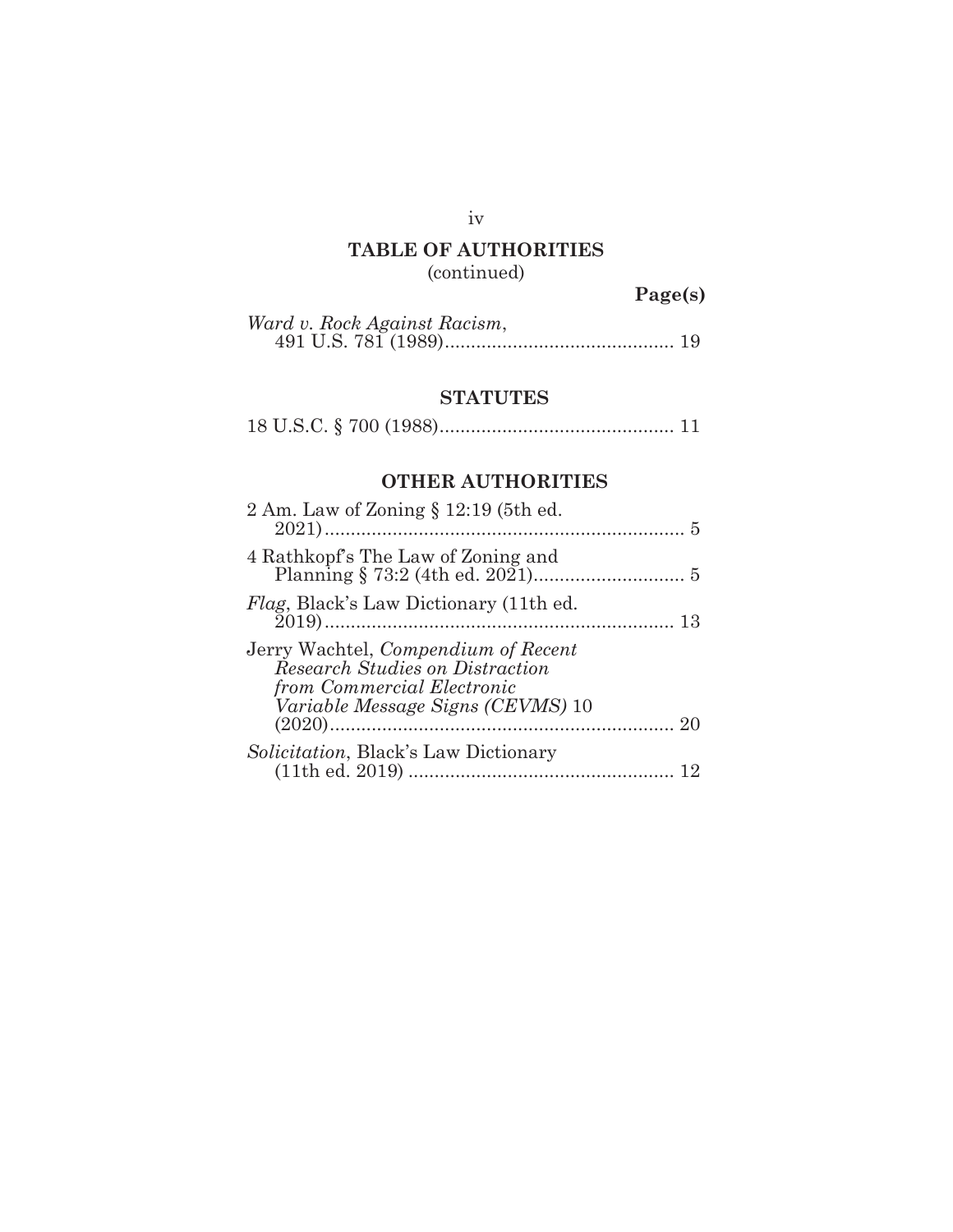## **REPLY BRIEF FOR PETITIONER**

The City of Austin regulates billboards through a categorization long recognized in federal, state, and local law: no new off-premises signs can be constructed, and existing nonconforming signs cannot increase their degree of nonconformity. Nothing about characterizing a sign as off-premises turns on its topic or subject; the definition is an empty vessel. It applies equally to signs discussing any subject or promoting any viewpoint. This Court's precedents, including *Reed v. Town of Gilbert*, 576 U.S. 155 (2015), apply intermediate, not strict, scrutiny to such content-neutral laws.

Respondent reformulates the issue to attack a law that does not exist, on grounds it did not argue below.1 After suing to challenge Austin's off-premises sign definition, and after convincing the court of appeals to apply strict scrutiny to any law that requires an enforcement official to read a sign, respondent has abandoned both positions.

First, respondent now contends that it is not challenging Austin's *prohibition* on off-premises signs, but only Austin's ban on *digitizing* off-premises signs. But no such "digitization ban" exists. Respondent cannot digitize its billboards because they are nonconforming signs, not because of any particular digitization rule. The argument that Austin's code regulates signs based on content hinges entirely on the on/off-

<sup>1 &</sup>quot;Respondent" refers to respondent Reagan National Advertising of Austin, LLC; respondent Lamar Advantage Outdoor Company, L.P. is no longer "actively participating in the proceedings before this Court." Resp. Br. (II).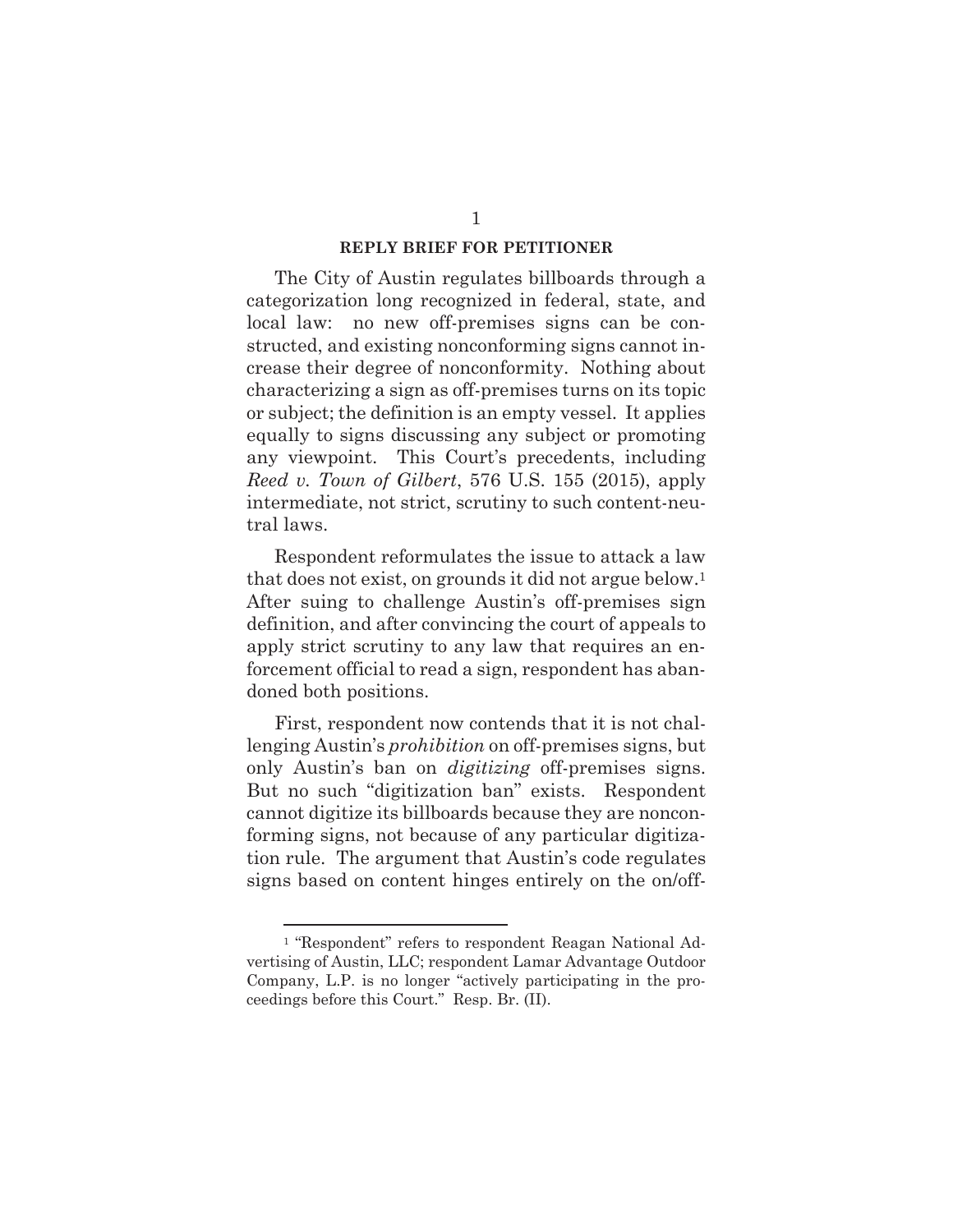premises distinction, as respondent elsewhere seems to recognize. Resp. Br. 17, 34. If respondent were to prevail, its underlying position would sweep away all regulations that turn on that distinction and many more besides, notwithstanding its purportedly narrower framing.

Second, respondent no longer defends the "read the sign" test it asked the court of appeals to adopt. Instead, respondent contends that *Reed* expanded the definition of "content-based regulation" to include any law that regulates speech's "function or purpose." But *Reed* was describing laws that use "function or purpose" as a proxy for content, such as a law that identifies political speech by its "purpose" to influence an election. Austin does no such thing. And if applied to reach laws like Austin's, respondent's interpretation would require overruling multiple precedents—including First Amendment decisions on which *Reed* relied—that make clear that content-based regulation means laws focused on topics or subjects. Only such laws implicate the First Amendment principles justifying strict scrutiny: concern about government suppression of messages or skewing public debate.

Austin's law is therefore subject to intermediate scrutiny and is valid under that approach. Respondent's contrary arguments questioning the law's fit and rationale posit narrow-tailoring and justification requirements that are far too stringent for content-neutral laws that leave open multiple channels for expression. And, in any event, this Court has upheld an on/off-premises rule governing billboards that display commercial messages, which respondent's billboards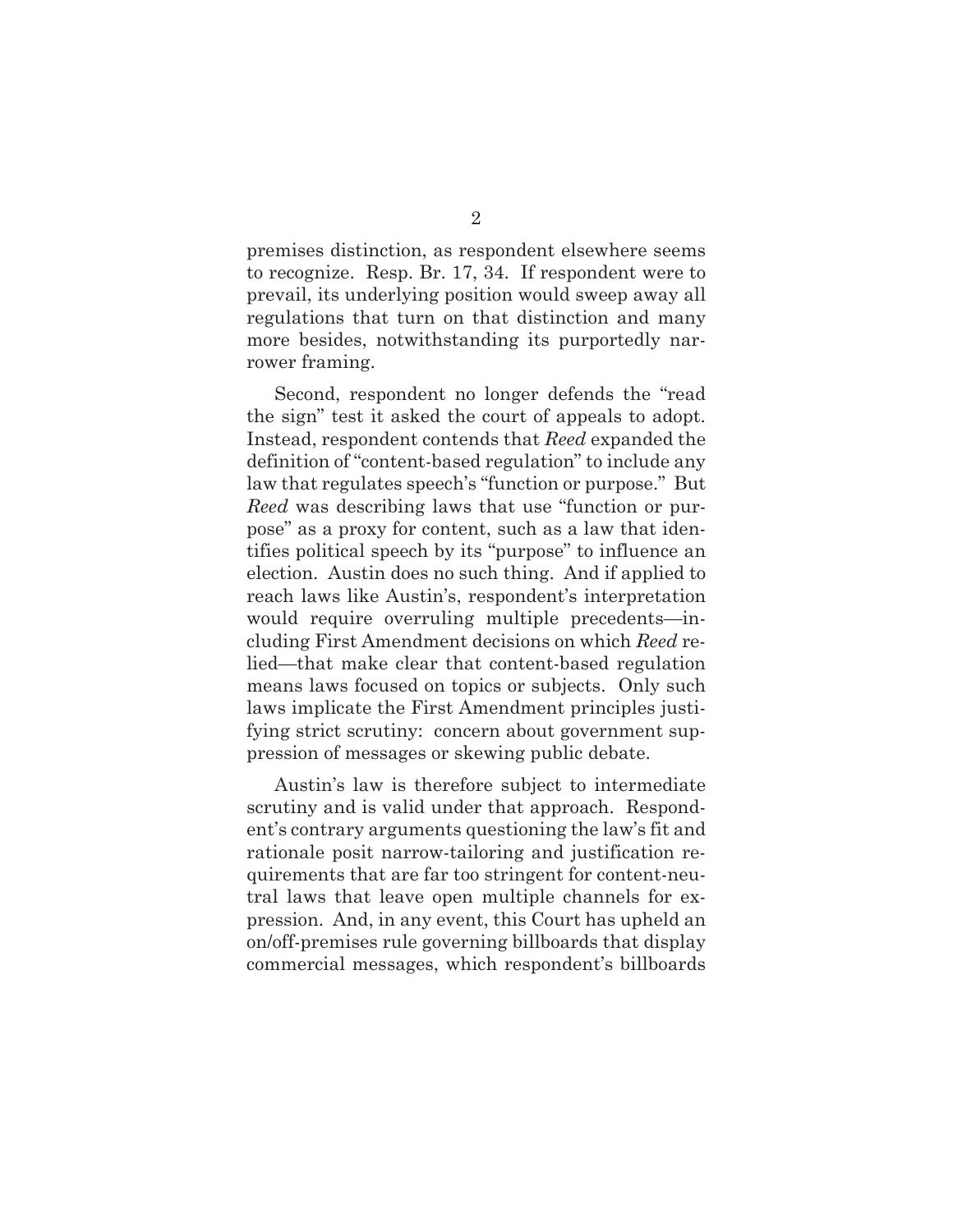do. That alone justifies Austin's denial of respondent's application to digitize. To prevail on a facial challenge, respondent would have to show real and substantial overbreadth. It has not even tried. Instead, it claims that Austin's law does not distinguish between commercial and noncommercial speech. But under settled law, that contention does not permit respondent to overturn a law that, as applied to its billboards, is valid.

#### **ARGUMENT**

## **I. THE COURT SHOULD REJECT RESPONDENT'S REFORMULATION OF THE QUESTION PRESENTED**

The petition for certiorari presented the question whether Austin's "distinction between on- and offpremise signs" is a "facially unconstitutional contentbased regulation under *Reed*." Pet. i. That question addressed the court of appeals' holding, *see* Pet. App. 21a ("[W]e hold that Austin's on-premises/off-premises distinction is content based."), which respondent defended in opposing certiorari, Br. in Opp. 15. Now, however, respondent disclaims any challenge to "the general distinction between on-premises and offpremises signs," Resp. Br. 15, and redrafts the question presented to attack only a purported "digitization" prohibition on off-premises signs, *id.* at (I). That effort is misguided; this case cannot be cabined to the issue of digitization because the underlying rules regulate signs by whether they are on or off premises and whether they qualify as nonconforming signs. And until its merits brief, respondent staked its contentbased claim on the on/off-premises distinction.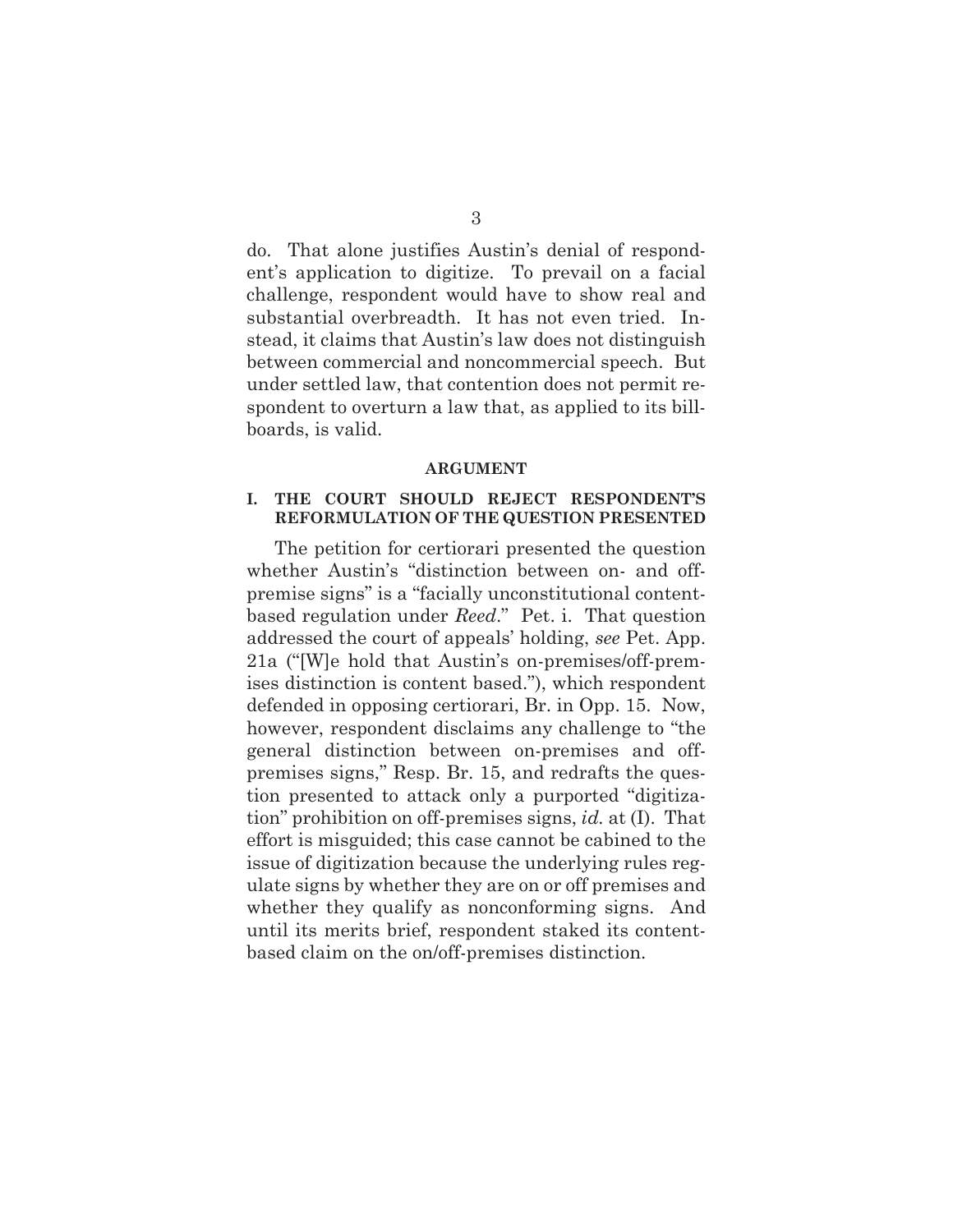1. Respondent contends that Austin adopted a "digitization ban" "to permit digital signs that advertise activities on the premises, but to prohibit the digitization of other signs." Resp. Br. 7, 12. But no such "digitization ban" exists. *See* J.A. 49-129. Instead, the sign code defines off-premises signs, Sign Code § 25-10-3(11) (J.A. 52), and then prohibits them, *id.*  $\S 25-10-102(1)$  (J.A. 76), saying nothing about digital off-premises signs. *See* Resp. Br. 7-8 (acknowledging these provisions). The only reason respondent's signs are permitted at all is that they were grandfathered as nonconforming off-premises signs. *See* Sign Code  $\S 25-10-3(10)$  (J.A. 52). Like all nonconforming uses, respondent's signs are permitted to remain in their existing location but cannot be altered in a way that increases their degree of nonconformity, including by changing their technology. *Id.* § 25-10-152(A), (B)(1)- (2) (J.A. 95-96). But a preexisting off-premises digital sign deemed nonconforming could remain digitized under the code. Indeed, six of respondent's signs are tri-vision signs with "electronically controlled changeable copy," J.A. 17 ¶ 8, which respondent regards as "digital signs," Resp. Br. 8. Those signs may remain "digital" under the nonconforming use rule, illustrating that there is no "digitization ban" applicable only to off-premises signs.

Respondent formerly recognized this. In its complaint, respondent alleged that the constitutional problem stemmed from the definition of an off-premises sign because an enforcement official would have to read the sign to apply the definition. *See* J.A. 20- 21 ¶ 17. And respondent acknowledged that the only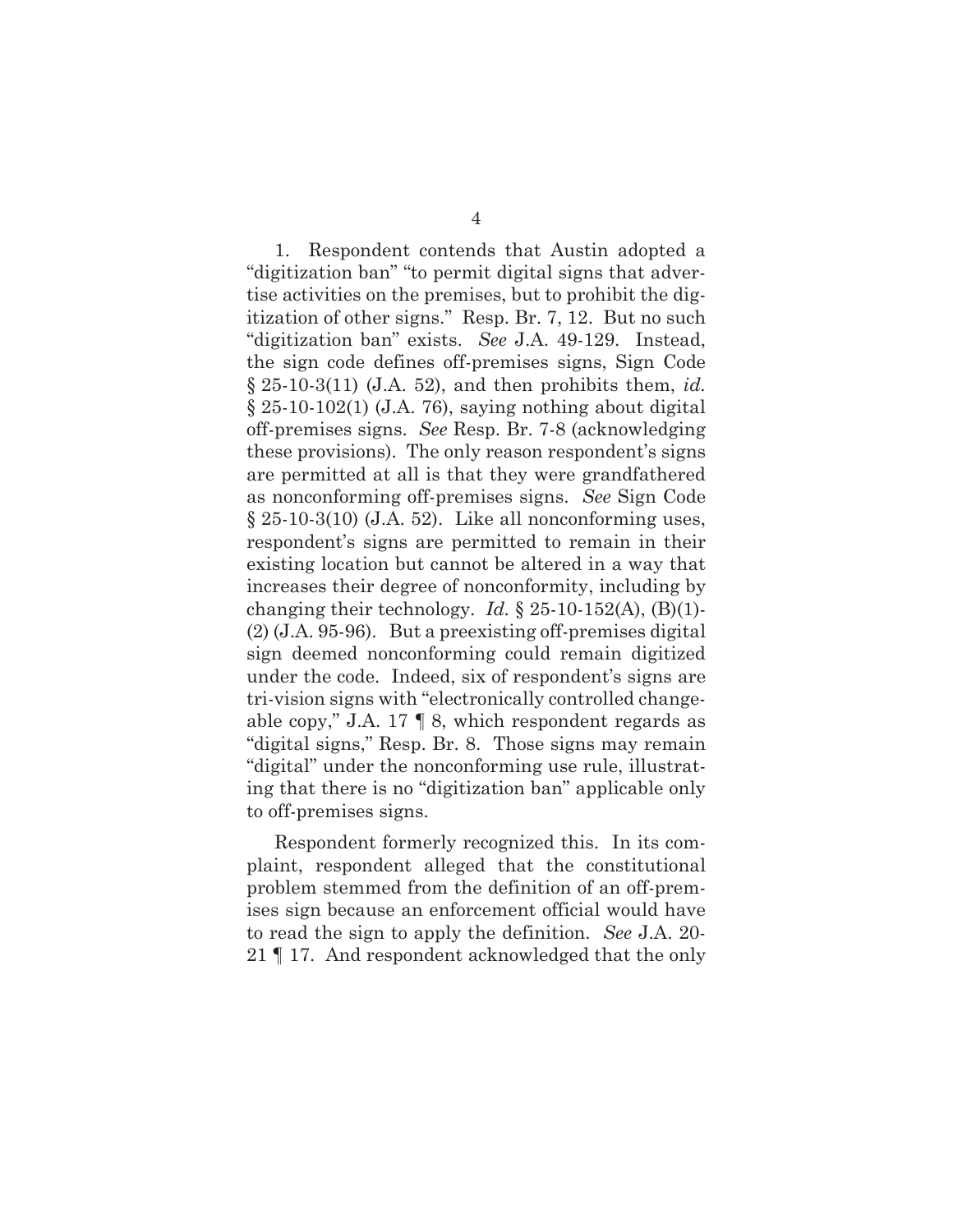reason it could not digitize its signs was their nonconforming status. J.A. 21 ¶ 18. Thus, respondent sought to invalidate the entire prohibition on offpremises signs so that it could replace its existing signs with new digital off-premises signs without the need for a permit. *E.g.*, J.A. 22 ¶ 24.

Respondent therefore errs in stating that its position would have no effect on Austin's broader offpremises sign prohibition. *See, e.g.*, Resp. Br. 41 (asserting that "respondent has not challenged the general ban on off-premises signs"). That prohibition is what makes respondent's signs nonconforming and thus prevents their digitization. And it is the only code provision that respondent has identified as creating a First Amendment problem.2 If respondent prevails, it is difficult to see how Austin could continue enforcing its longstanding prohibition on new billboards.

2. Respondent's new claim also places on Austin a novel burden to justify a "digitization ban" when that was never the issue below. Austin was under no obligation to introduce evidence of a specific governmental interest in regulating off-premises *digital* signs because it did not write any rule specifically regulating those types of signs, and because respondent did not

<sup>2</sup> The rule that nonconforming uses may not increase the nonconformity does not itself violate the First Amendment. The rule is a longstanding principle of zoning regulation that applies to many property uses, not a speech regulation. *See* 2 Am. Law of Zoning § 12:19 (5th ed. 2021); 4 Rathkopf's The Law of Zoning & Planning § 73:2 (4th ed. 2021). Similarly, respondent has never contended that regulation of digitization is itself content based.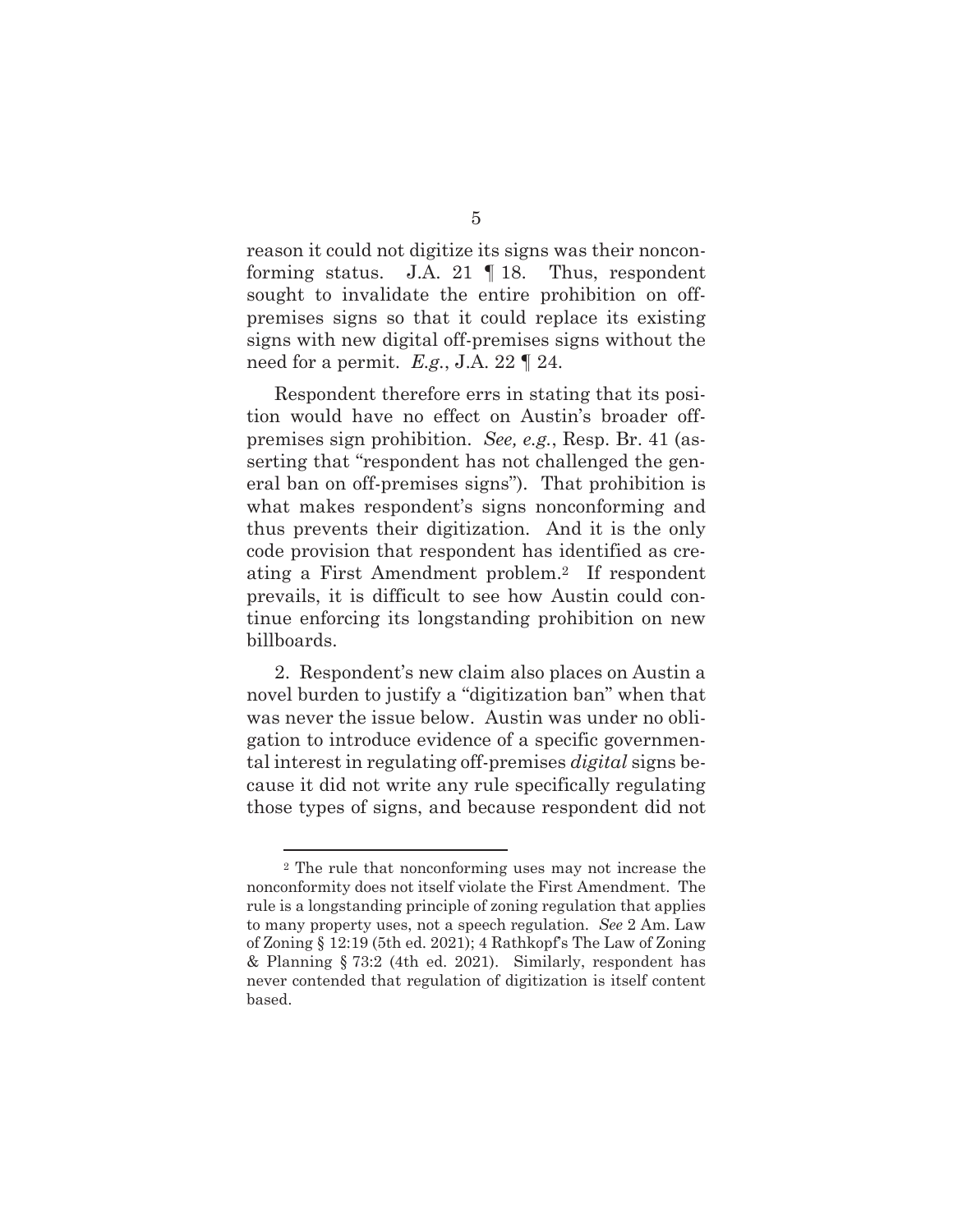base its challenge on that theory. Only by changing course here can respondent argue that the Court should ignore the concerns that support the law that Austin actually wrote and require Austin to justify a law that it did not enact. *See, e.g.*, Resp. Br. 44 (dismissing Austin's proliferation concern as irrelevant to "the specific provision at issue here"). Rather than permit respondent to thrust on Austin a burden to justify a digitization ban, the Court should answer the question it granted certiorari to resolve: whether a law that distinguishes on- and off-premises signs is content based under *Reed*.

### **II.** *REED* **EMBRACES A SUBJECT-OR-TOPIC TEST FOR ANALYZING WHETHER A LAW IS CONTENT BASED**

### **A.** *Reed* **Did Not Adopt Respondent's Broad "Function or Purpose" Test**

In the courts below, respondent expressly advocated for the "read the sign" test that the court of appeals adopted. *See, e.g.*, J.A. 20 ¶ 16 ("[I]f you have to read the sign to determine whether the sign is legal, then the regulation is content-based."); Pet. App. 14a, 19a. But before this Court, respondent declines to defend its victory. That is for good reason: a "read the sign" test misreads *Reed*, contradicts many of the decisions upon which *Reed* relied, and would create an administrative nightmare. *See* Pet. Br. 20-38.

Instead, respondent fashions a new test out of one line in *Reed*, in which the Court noted that although some content-based rules are "obvious" because they expressly regulate by subject matter, "others are more subtle, defining regulated speech by its function or purpose." *Reed*, 576 U.S. at 163. From this, respondent argues that *any* function- or purpose-based rule is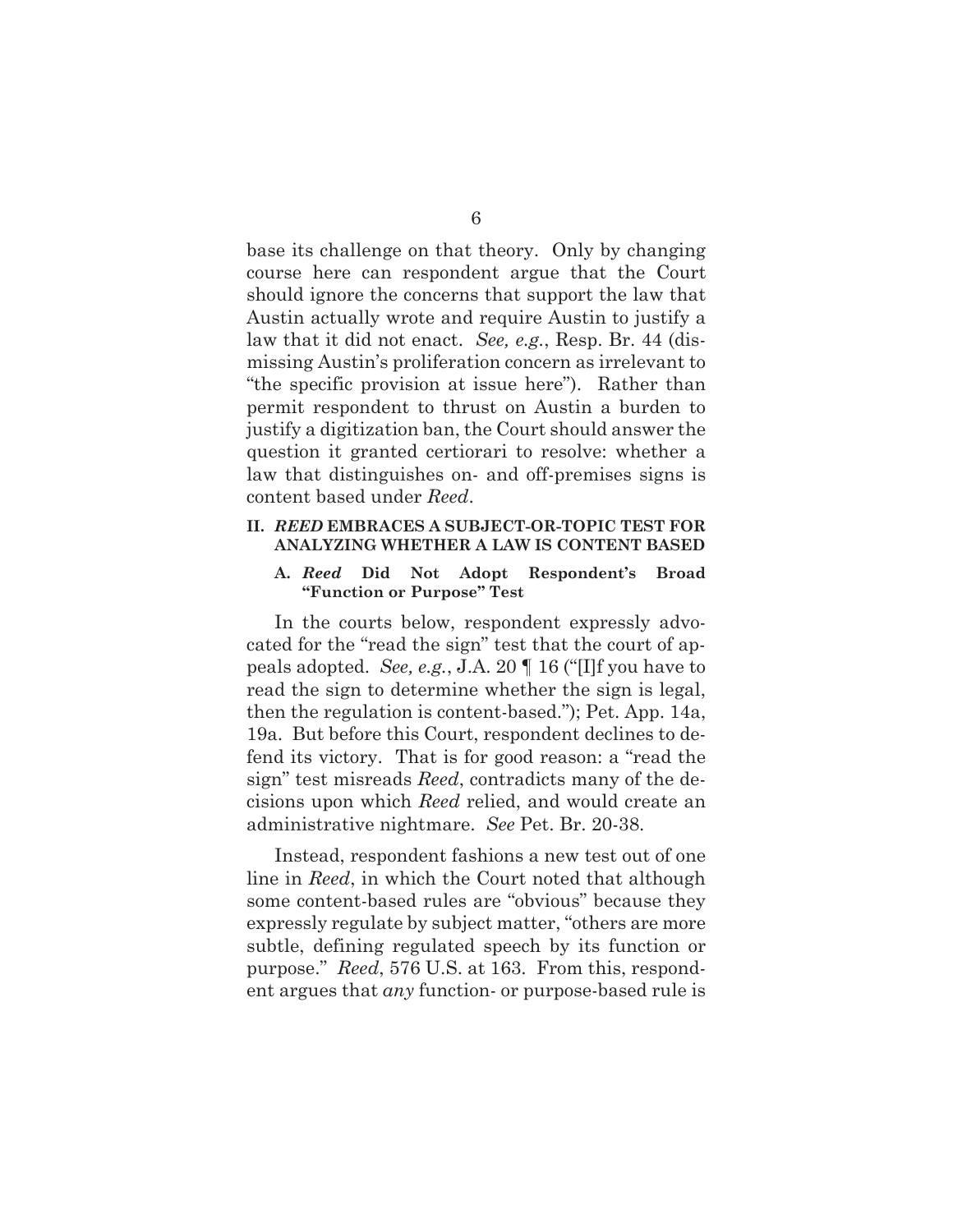necessarily content based, even if not targeting particular subject matter. *See* Resp. Br. 20, 24, 34. The phrase cannot bear that weight.

1. Nothing in *Reed* suggests that the Court intended to identify a new type of content-based regulation. In *Reed*, the Town of Gilbert's sign code triggered strict scrutiny because it expressly defined sign categories by subject matter: political signs, ideological signs, and signs relating to events put on by religious, nonprofit, and charitable organizations. *See*  576 U.S. at 159-60. The Court had no occasion to expand the definition of content-based discrimination because the ordinance on its face "single[d] out specific subject matter for differential treatment," as the Court reiterated multiple times. *Id.* at 169; *see id.* at 163-64, 171.

The "function or purpose" language in *Reed* recognized only that ordinances can sometimes use function or purpose as a proxy for regulating speech based on subject matter or viewpoint. The Town of Gilbert's treatment of "Political Signs" illustrates this point. The Town defined "Political Signs" "on the basis of whether a sign's message is 'designed to influence the outcome of an election'"—that is, it used the speech's purpose to identify regulated subject matter. *Reed*, 576 U.S. at 164.

Respondent's treatment of "function or purpose" as a free-standing test, in contrast, takes that language far beyond *Reed*'s facts and ignores what *Reed* said. Contrary to respondent's argument, *see* Resp. Br. 23, *Reed* did not "expressly reject[]" the traditional understanding of content-based as limited to the two cate-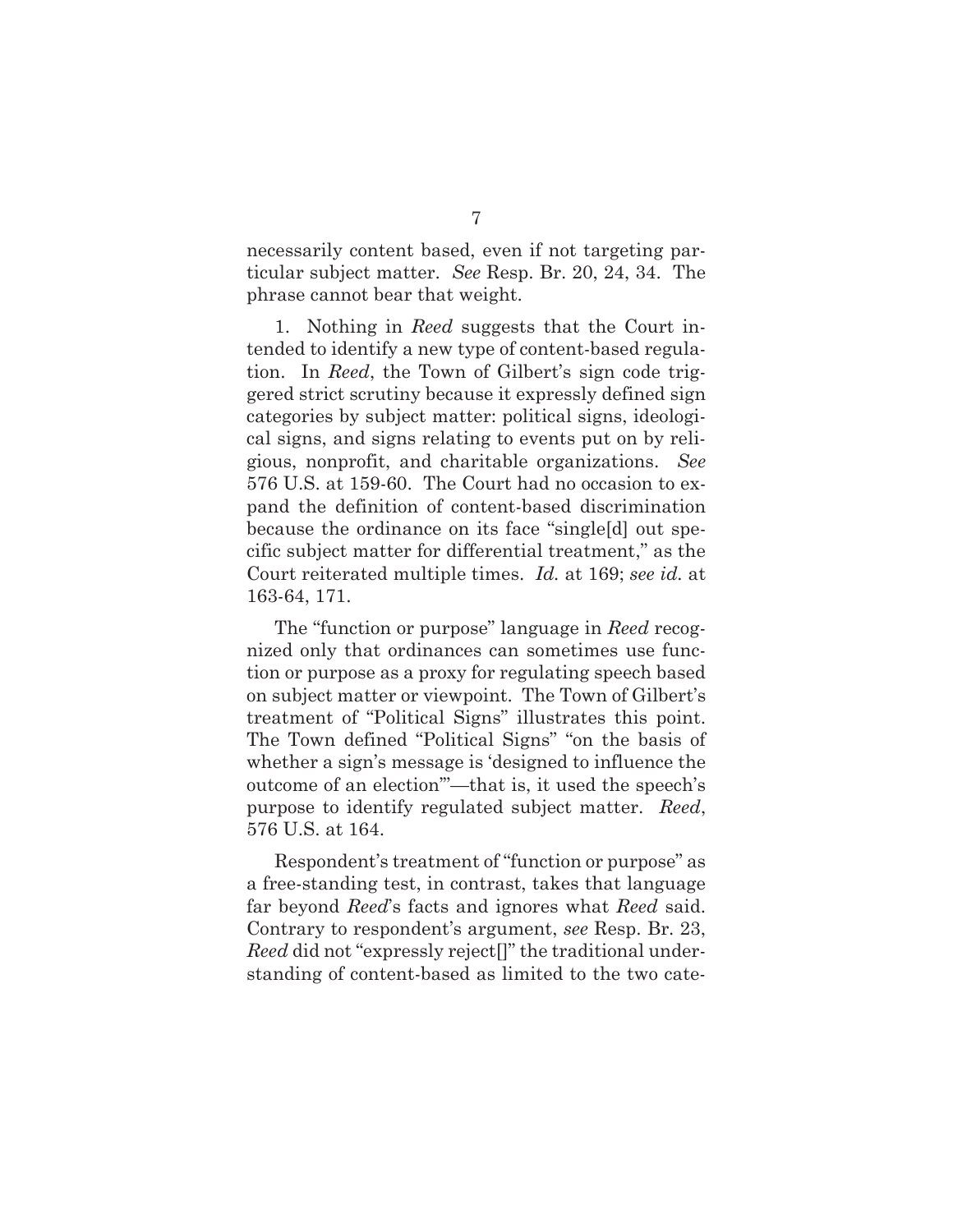gories of subject-matter and viewpoint discrimination. The Court highlighted the difference between those forms of content-based regulations, stating that "it is well established that 'the First Amendment's hostility to content-based regulation extends not only to restrictions on particular viewpoints, but *also to prohibition of public discussion of an entire topic*.'" *Reed*, 576 U.S. at 169 (emphasis added) (quoting *Consol. Edison Co. of N.Y. v. Pub. Serv. Comm'n of N.Y.*, 447 U.S. 530, 537 (1980)). Nothing in that discussion suggests that the Court intended to create a new category of content-based regulation whenever a function- or purpose-based law is at issue.

One only need finish the paragraph upon which respondent relies to recognize that the Court applied the existing framework of content-based regulation as either subject-matter or viewpoint discrimination, and classified *Reed* as a subject-matter case. As the Court explained, "speech regulation *targeted at specific subject matter* is content based even if it does not discriminate among viewpoints within that subject matter." *Id.* (emphasis added). That was the problem with the Town's ordinance: it "*single[d] out specific subject matter* for differential treatment, even if it does not target viewpoints within that subject matter." *Id.* (emphasis added). This statement makes clear why *Reed* found that the Town's law involved subject-matter discrimination—exactly as Austin explained, *see* Pet. Br. 20-24, and exactly as subsequent opinions have also noted, *see Barr v. Am. Ass'n of Pol. Consultants, Inc.*, 140 S. Ct. 2335, 2346 (2020) (plurality opinion); *Matal v. Tam*, 137 S. Ct. 1744, 1765- 66 (2018) (Kennedy, J., concurring in part).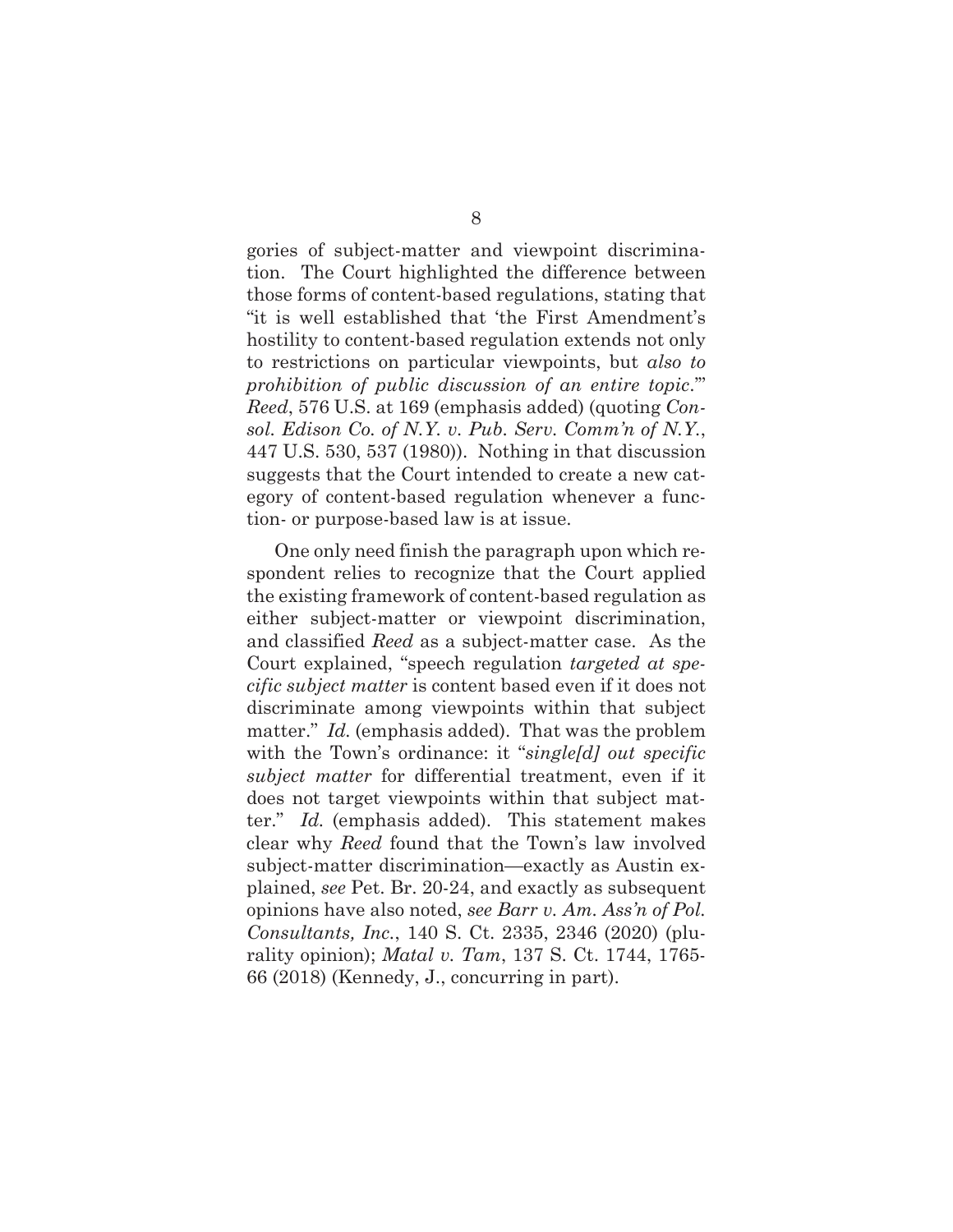2. Also fatal to respondent's position is Justice Alito's concurrence. Justice Alito, writing for three of the six justices in the majority, reiterated that "[c]ontent-based laws" are those that limit speech "based on its 'topic' or 'subject'"; he made no mention of "function" or "purpose" as additional categories. *Reed*, 576 U.S. at 174 (Alito, J., concurring). He also explained that "[r]ules distinguishing between on-premises and off-premises signs" and "[r]ules imposing time restrictions on signs advertising a one-time event" "would not be content based" under a correct interpretation of the majority opinion because they "do not discriminate based on topic or subject." *Id.* at 175. These examples are incompatible with respondent's proposed test because both types of rules draw distinctions between speech based on the speech's "function or purpose"—just not in a way that targets particular subjects or viewpoints.

Respondent's position is that Justice Alito, without saying so, referred not to an off-premises rule like Austin's, but a different kind of restriction altogether, such as a regulation limiting signs more than 500 feet away from a building. Resp. Br. 25. That response fails to explain Justice Alito's example of event-based signs. And because Justice Alito identified locationbased restrictions (including the sign's relationship to nearby buildings) as a *separate* kind of permissible sign regulation, *see Reed*, 576 U.S. at 174, it is implausible that his endorsement of "off-premises signs" simply repeated the same example using different words. The distinction between on- and off-premises signs has a longstanding plain meaning, *see* Pet. Br. 14-19, which Justice Kagan's separate concurrence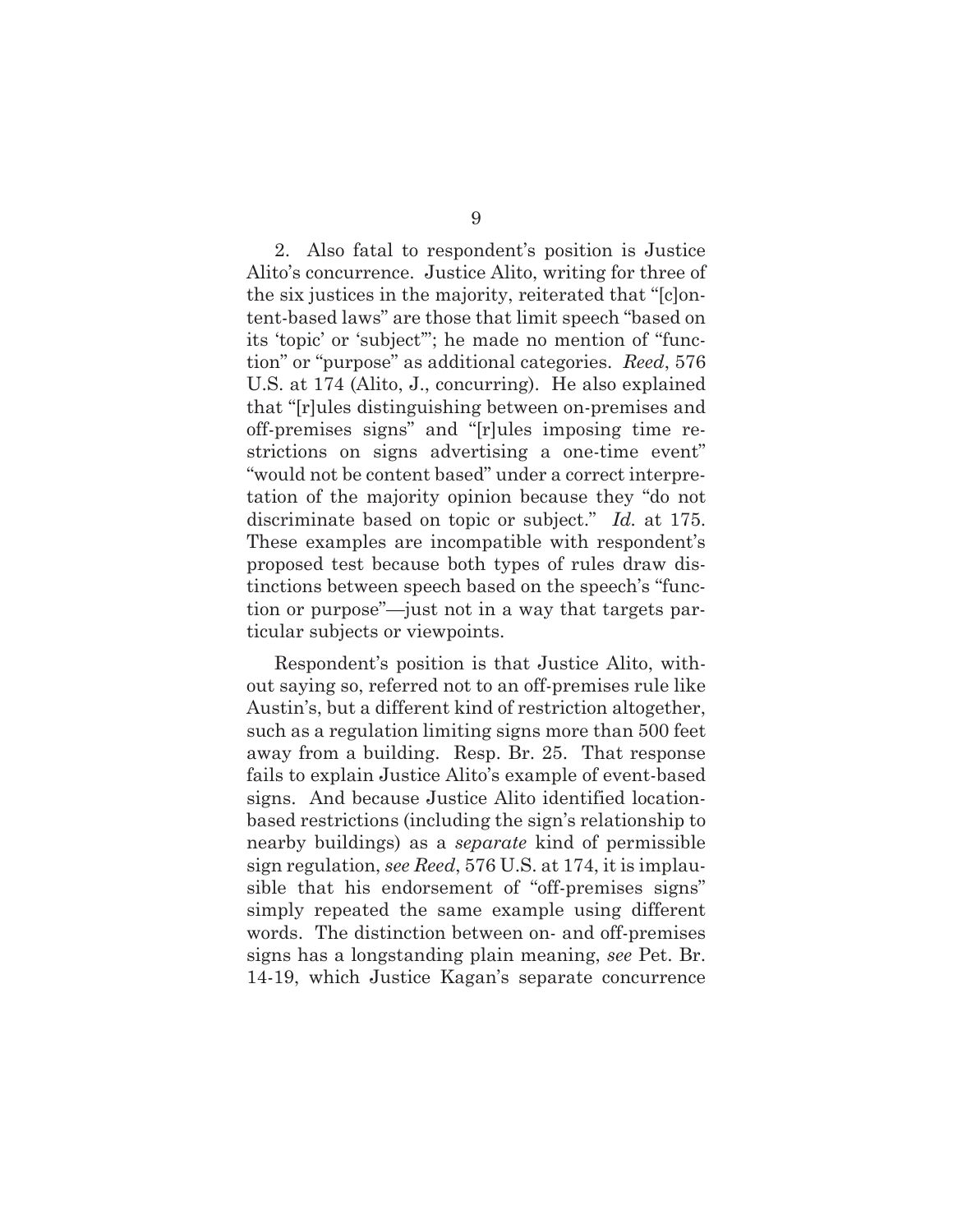highlighted by specifically citing the Highway Beautification Act, *see Reed*, 576 U.S. at 180 (Kagan, J., concurring in the judgment).3

## **B. Respondent Cannot Reconcile Its Interpretation of** *Reed* **With This Court's First Amendment Precedents**

Respondent's position would require overturning numerous precedents governing the meaning of "content based," including cases the Court relied upon in *Reed* itself. And respondent's new test does not solve any of the administrability problems Austin identified with the "read the sign" test.

1. Respondent cannot reconcile its theory with *United States v. Eichman*, 496 U.S. 310 (1990), or *Members of the City Council of Los Angeles v. Taxpayers for Vincent*, 466 U.S. 789 (1984). *Reed* endorsed those cases as finding laws "content neutral on [their] face *before* turning to the law's justification or purpose." 576 U.S. at 166. Yet under respondent's new "function or purpose" test, the laws in both cases would not be facially content neutral.

*Eichman*'s statute—punishing any person who "knowingly mutilates, defaces, physically defiles, burns, maintains on the floor or ground, or tramples upon any flag of the United States"—required the type of content review inimical to a "read the sign"

<sup>3</sup> Further undermining respondent's position is that, at argument in *Reed*, the petitioner endorsed a brief that identified the regulation of "off-site signs," known as "billboards," based on "function and location" as one of "dozens and dozens of ways to regulate signs on a content-neutral way." Hr'g Tr. 19, *Reed v. Town of Gilbert*, No 13-502 (S. Ct. Jan. 12, 2015) (citing Nat'l League of Cities *et al.* Amici Br. 10).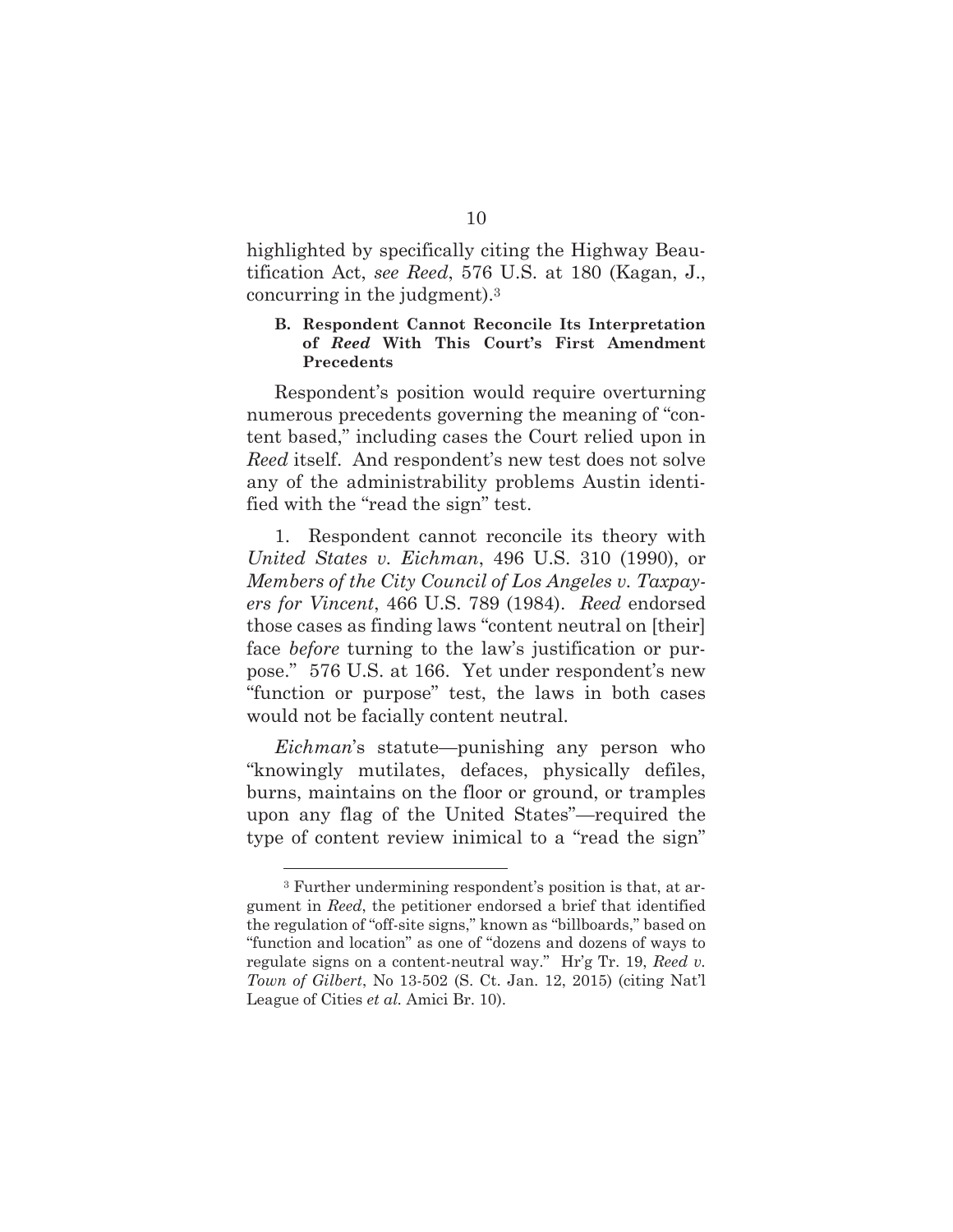theory. 496 U.S. at 314 (quoting 18 U.S.C. § 700 (1988)). A function or purpose test would fare no better. Respondent does not contest this; rather, it argues that the Court "may well have" found the statute facially content based but, for some unexplained reason, did not say so. Resp. Br. 28. This unsupported speculation contradicts *Reed*'s analysis, which cited *Eichman* for the proposition that the Court found the statute facially content neutral. *See Reed*, 576 U.S. at 166.

Likewise with *Taxpayers for Vincent*. Respondent first argues that the Court did not address the ordinance's exceptions—"metal plaque[s] or plate[s] or individual letters or figures in a sidewalk commemorating an historical, cultural, or artistic event, location or personality" and painted house numbers—in its First Amendment analysis. 466 U.S. at 791 n.1. But the Court specifically concluded that "[t]he text of the ordinance is neutral," 466 U.S. at 804, and *Reed* again cited this analysis as an example of facial neutrality. *Reed*, 576 U.S. at 166. Respondent next says that the Court may have considered the exceptions "as based on the medium of communication (*i.e.*, 'permanent signs' versus 'temporary signs')." Resp. Br. 27. But the permanent or temporary nature of a "commemoration" goes to the "function or purpose" of speech, so the ordinance would fail under respondent's current test.

2. Respondent similarly fails to account for conflicts between its test and the Court's other precedents upholding laws that regulate modes or methods of communication defined by their function or purpose.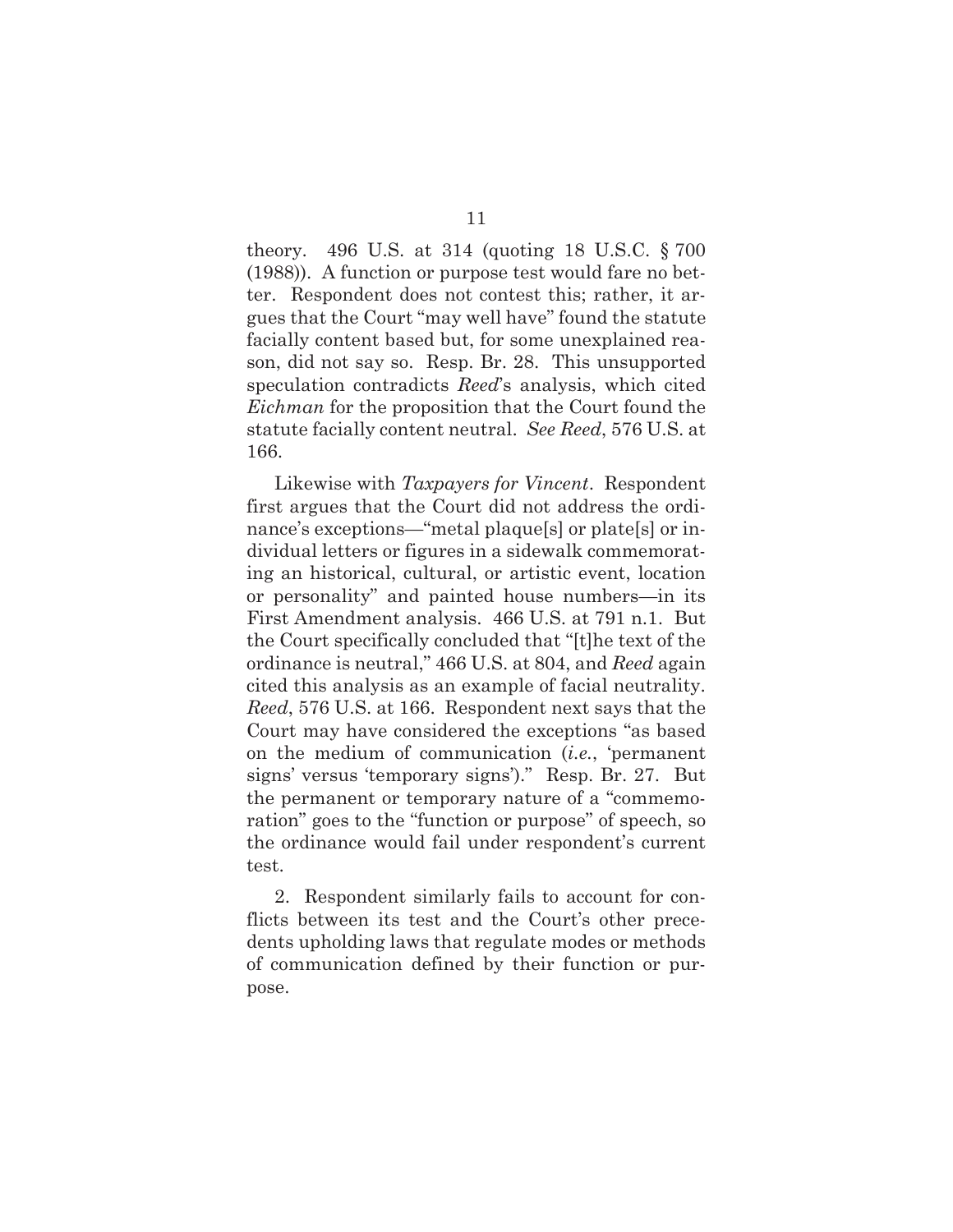Most prominently, this Court has addressed several laws regulating "solicitation" and has never suggested that such laws automatically trigger strict scrutiny, even though identifying speech as solicitation requires consideration of its function or purpose. To the contrary, in *Heffron v. International Society for Krishna Consciousness, Inc.*, 452 U.S. 640, 649 (1981), the Court *upheld* a solicitation restriction because the rule "applie[d] evenhandedly to all who wish to distribute and sell written materials or to solicit funds" and did not target particular subject matter, such as religious solicitation. 452 U.S. at 649. *Cantwell v. Connecticut*, 310 U.S. 296 (1940), confirms that content based does not mean solely function based. The Court held that the State could not target religious solicitation, but explained that it could "regulate the time and manner of solicitation generally." *Id.* at 304- 07. Respondent's assertion that such regulations "d[o] not depend on the solicitor's speech," Resp. Br. 29, 32-33, is wrong. "Solicitation" is speech defined by its purpose: "requesting or seeking to obtain something." *Solicitation*, Black's Law Dictionary (11th ed. 2019).4

Many types of communication can be regulated only through some limited examination of the function or purpose of speech. Regulating temporary event signs, for example, cannot be accomplished

<sup>4</sup> *Frisby v. Schultz*, 487 U.S. 474 (1988), similarly upheld a law as content neutral even though the Court construed it as limited to picketing "focused on" a particular residence. *Id.* at 482. That the regulation addressed only picketing with that function or purpose would render it content based under respondent's test.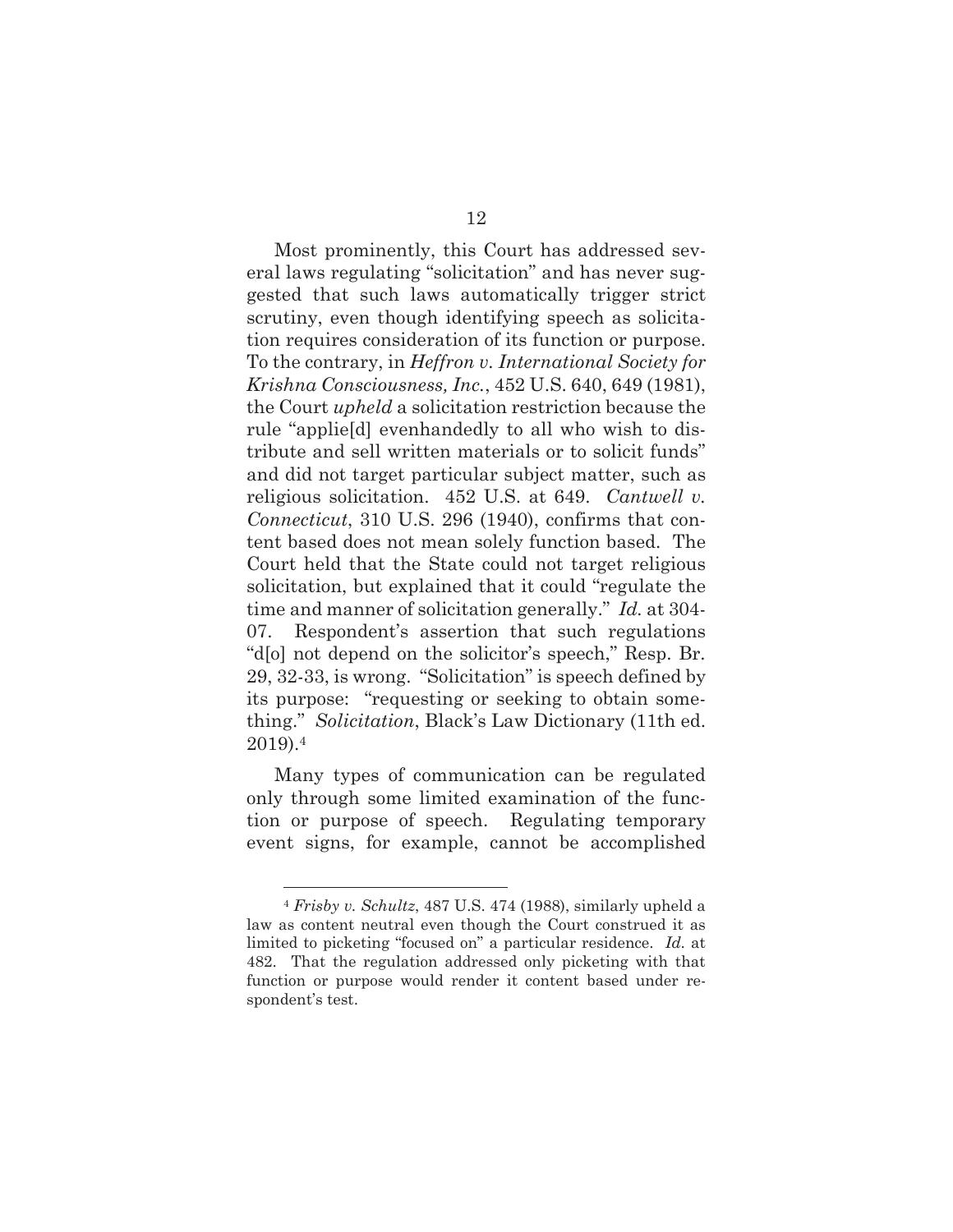without considering their purpose and function. Yet such laws can be facially content neutral if they do not target specific subjects or viewpoints, as identified by Justice Alito's *Reed* concurrence, *see* 576 U.S. at 175, and by the D.C. Circuit in *Act Now to Stop War & End Racism Coalition v. District of Columbia*, 846 F.3d 391, 403-05 (D.C. Cir. 2017). The same holds true for most regulations of flags, parades, concerts, graffiti, and picketing. *See* Pet. Br. 34-35.

Respondent argues that a sign and a flag do not always "communicate different messages," so a flag could be defined as something "made of fabric and strung up on a pole," Resp. Br. 30, rather than its ordinary meaning as piece of fabric bearing "a symbol or signal." *Flag*, Black's Law Dictionary (11th ed. 2019). But that definition would be both over- and under-inclusive. A tent tied to a telephone pole would qualify as a flag, but an American flag not attached to a pole would not. And assuming that a flag and a sign could be distinguished from *one another* based on noncommunicative elements only emphasizes that they cannot be easily distinguished from *other objects* on that basis. A regulation of flags should not have to be framed as a "hanging fabric" ordinance so broad that it covers laundry drying on a line.

Respondent's position that regulation must eliminate all reference to speech's function or purpose to avoid strict scrutiny is thus unsound. And the task becomes particularly impractical when function or purpose is fundamental to the ordinary understanding of the regulated medium, such as solicitation. The Court has never considered such rules content based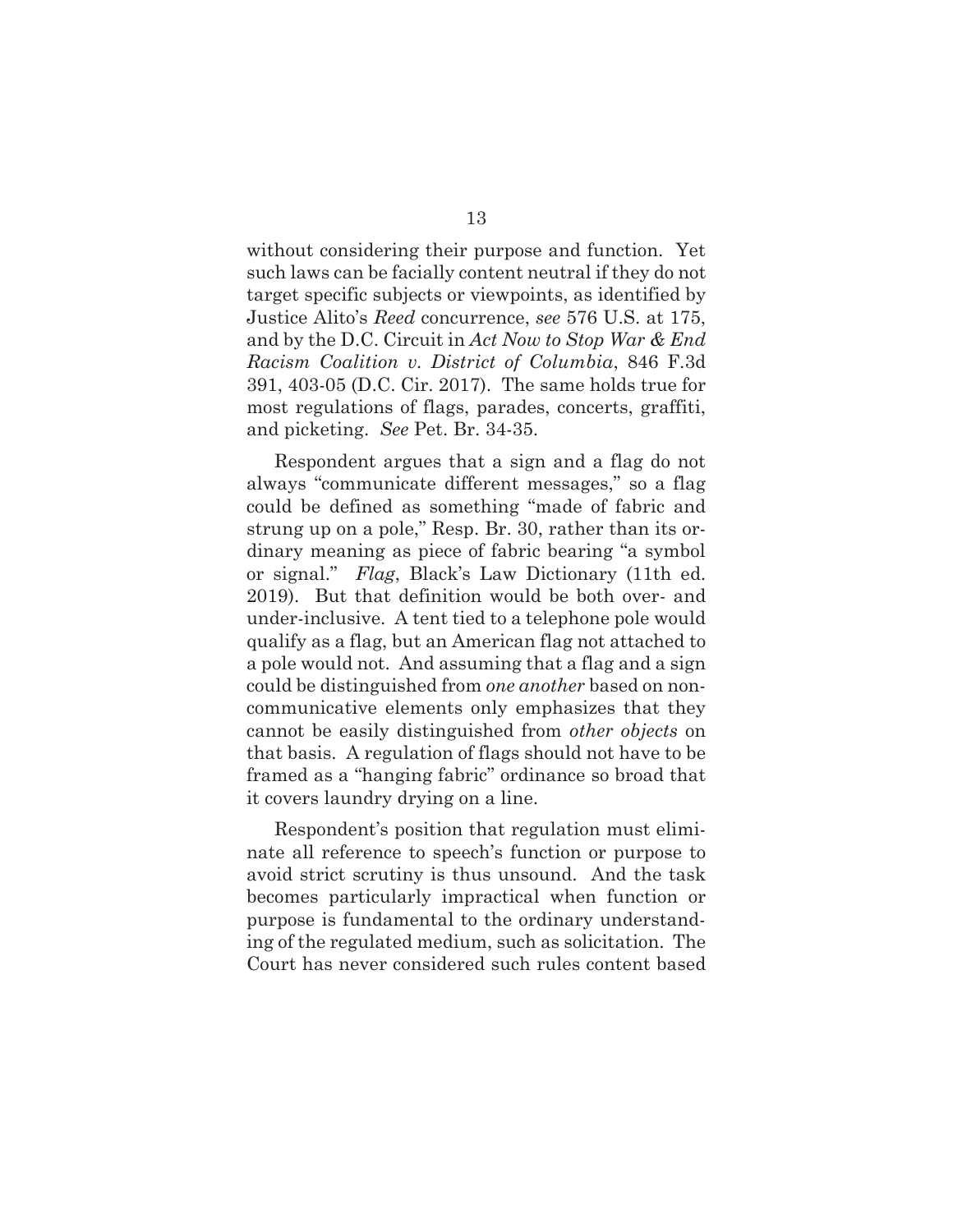but has consistently allowed for specialized regulation of "unique forums of expression" that are difficult to define without reference to function or purpose (such as "advertising"). *Metromedia, Inc. v. City of San Diego*, 453 U.S. 490, 500 (1981) (plurality opinion); *see* Pet. Br. 29-30.

3. Respondent's amici, defending the court of appeals' "read the sign" test, point to several cases in which they assert that the Court previously adopted that test. *See* Cato Inst. Br. 3-8. None did so.

First, amici cite *McCullen v. Coakley*, 573 U.S. 464 (2014), a case involving buffer zones, but there, the Court held that "the Act does not draw content-based distinctions on its face," citing subject-matter cases, and noted that "a facially neutral law does not become content based simply because it may disproportionately affect speech on certain topics." *Id.* at 479-80. Amici also cite *FCC v. League of Women Voters of Cal.*, 468 U.S. 364 (1984), which the Court quoted in *McCullen*, but in that case, as in *Eichman*, the Court found the statute, which prohibited public broadcasters from "editorializing," problematic because Congress's *purpose* was "to limit discussion of controversial topics and thus to shape the agenda for public debate," not because the law required some consideration of content as a threshold matter. *See id.* at 384. *Ark. Writers' Project, Inc. v. Ragland*, 481 U.S. 221 (1987), is a subject-matter-discrimination case, as is *Regan v. Time, Inc.*, 468 U.S. 641, 648 (1984) (plurality opinion). And *Forsyth County v. Nationalist Movement*, 505 U.S. 123 (1992), is a prior restraint case in which the Court held that the challenged ordinance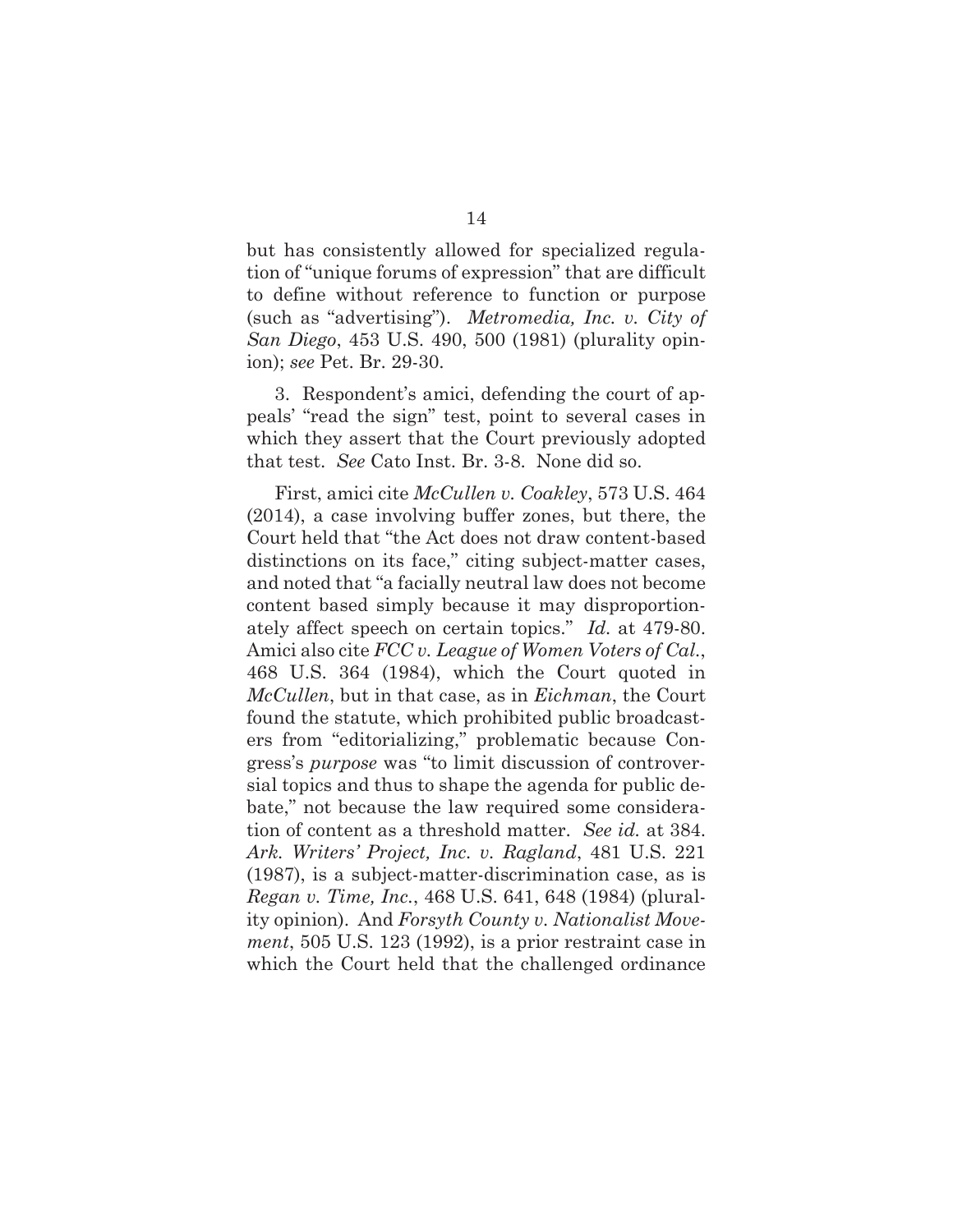granted local officials too much enforcement discretion, allowing for viewpoint discrimination. *See id.* at 133-34. None of these cases adopts a rule that any ordinance requiring an official to "read the sign," but does not discriminate based on subject matter or viewpoint, is content based.

## **III. AUSTIN'S RULE IS CONTENT NEUTRAL AND SURVIVES INTERMEDIATE SCRUTINY**

## **A. Austin's Rule Has No Indicia of Content Discrimination**

Austin's sign code does not discriminate based on subject matter or viewpoint; nor does it use the function or purpose of speech as a proxy for such discrimination. Rather, the off-premises rule turns on the sign's relationship to its location; the code does not restrict speech based on its subject or topic. *See* Pet. Br. 38-42.

1. Respondent contends that Austin's rule involves subject-matter discrimination because the "advertisement of . . . goods and services" is itself a subject. Resp. Br. 24. *Heffron* squarely rejected logically identical reasoning. There, the challenged rule was content neutral because it "applie[d] evenhandedly to all" solicitation and did not single out, for example, religious solicitation. *Heffron*, 452 U.S. at 648-49; *see supra* 12. Austin's rule likewise applies equally to *every* subject: if the sign advertises *any* "business, person, activity, good<sup>[]</sup>, product<sup>[]</sup>, or service<sup>[]"</sup> that is "not located on the site where the sign is installed" or directs viewers to *any* other location, it is off-premises. J.A. 52. Respondent faults Austin's law for this reason, arguing that if a law targeting off-premises religious signs is bad, a law targeting *all* off-premises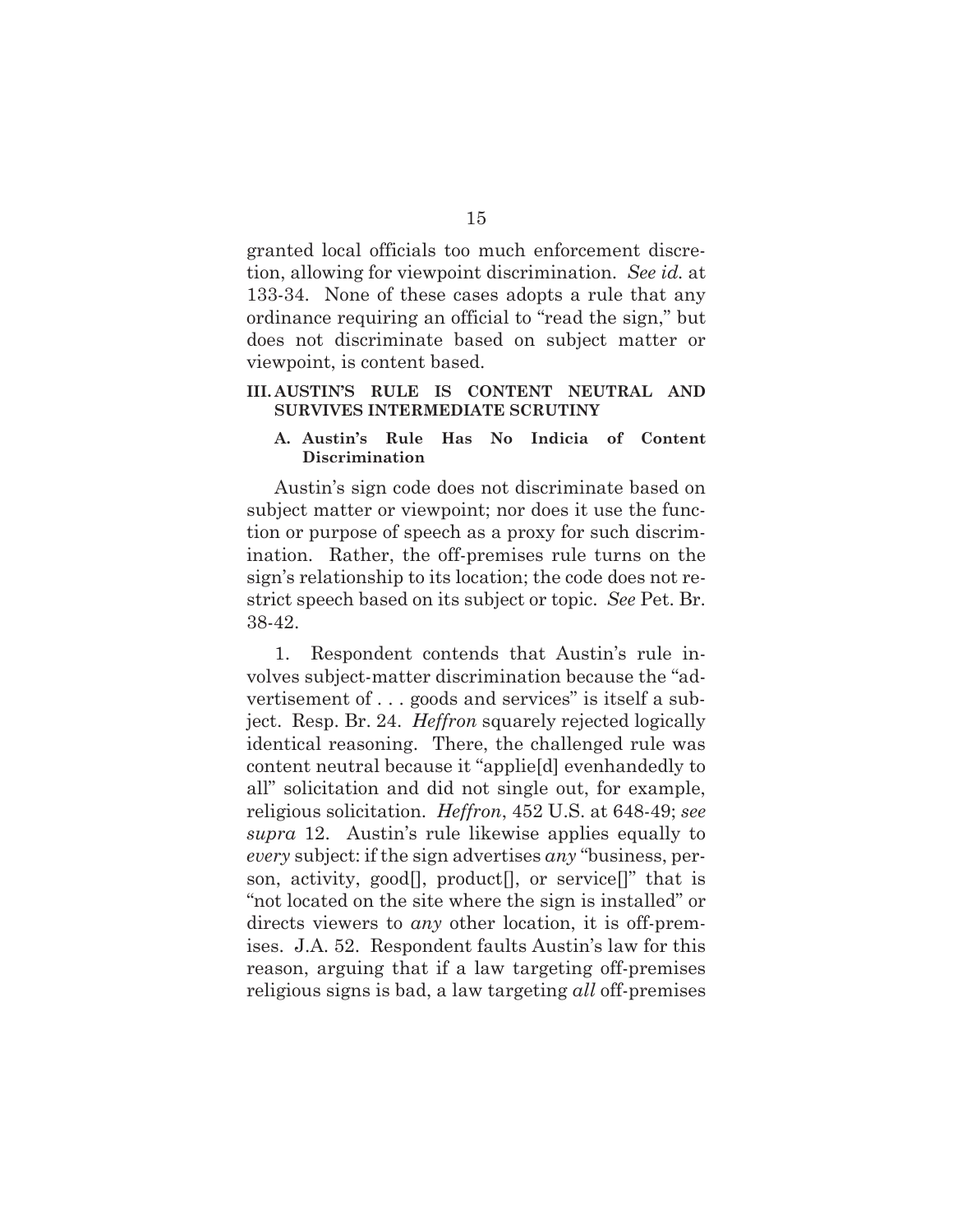signs is worse. Resp. Br. 24. But equal coverage of all topics is exactly what is required to show content neutrality.

Respondent contends that Austin's rule operates as an "effective prohibition" on "certain messages from certain speakers," namely those with limited funding or without premises. Resp. Br. 21. But this Court has rejected applying strict scrutiny to an otherwise content-neutral statute simply because it may "disproportionately affect" certain speakers. *McCullen*, 573 U.S. at 480; *see Heffron*, 452 U.S. at 643-44, 649 (upholding limitation of solicitation to booths located in a specific area at the state fair even if certain organizations might not be able to afford a booth at all). If certain speakers or certain topics are indirectly disadvantaged by extrinsic forces, such as real estate values, that reality in no way turns the sign code into a content-based regulation or "impermissibly distort[s]" the speech marketplace. Resp. Br. 22. Neither does the ability of digital billboards to display more messages than analog billboards, *id.* at 21, mean that any law that impinges on that technology is content based.

2. Respondent attempts to downplay the radical nature of its position by suggesting that its proposed rule would not have implications beyond Austin's "digitization ban" and that in any event, strict scrutiny would not be fatal to other premises-based sign regulations. *Id.* at 37-40. But expanding the application of strict scrutiny as respondent suggests would impose enormous burdens on municipalities to compile empirical evidence for many basic regulations that, as here, have been in place for decades without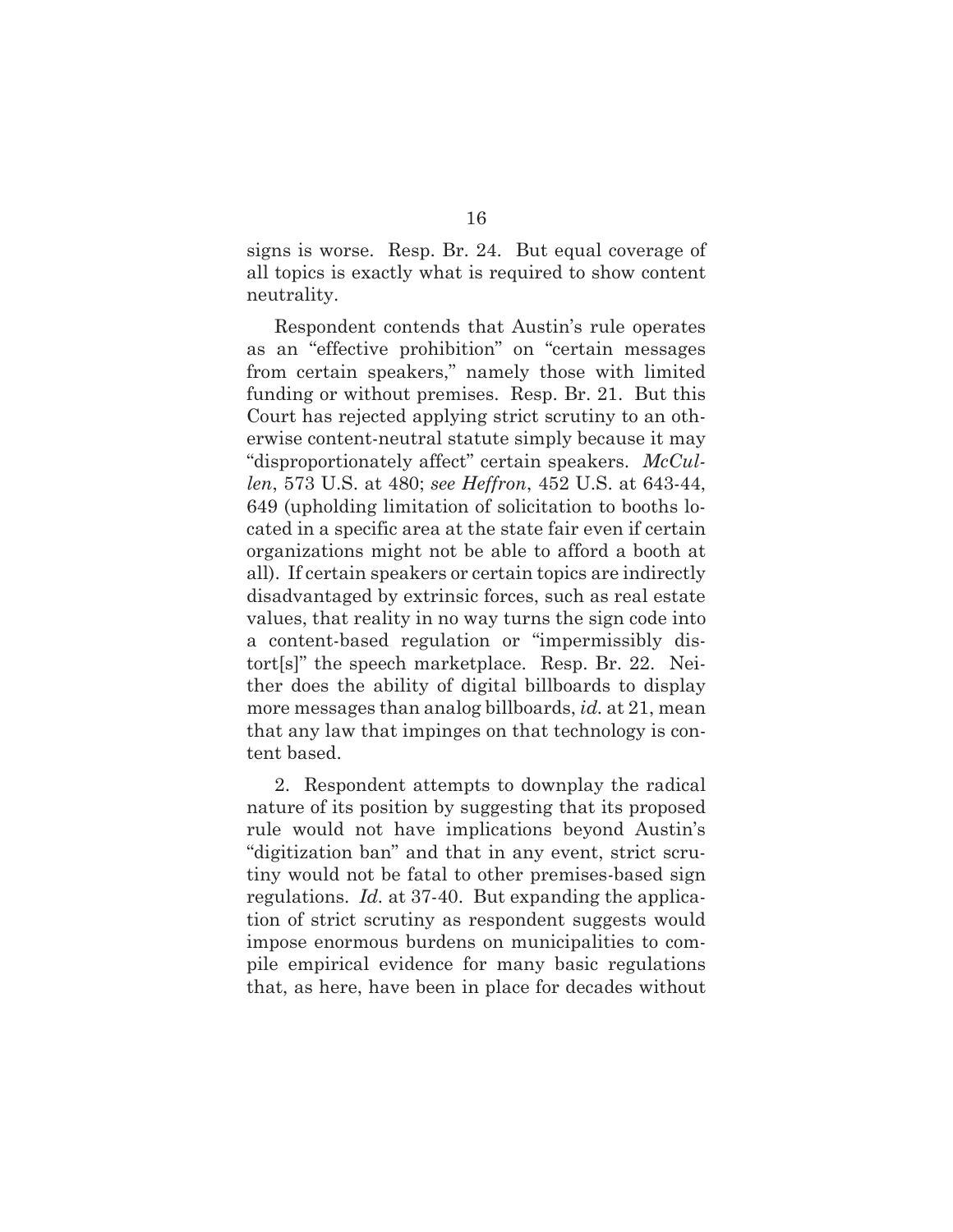dispute. Most municipalities cannot afford to commission detailed studies justifying every commonsense sign regulation, let alone the kind likely necessary to survive strict scrutiny under respondent's proposed regime. *See* Resp. Br. 35. Neither could the States or the federal government realistically muster scientific evidence to support *every* regulation that relies on some function, purpose or consideration of speech, and would therefore be deemed "content based" under respondent's definition or the court of appeals' "read the sign" test. *See, e.g.*, Florida *et al.* Amici Br. 12-19. And although respondent contends that rules like Austin's could survive if more narrowly tailored, Resp. Br. 40-42, a least-restrictivealternatives test would make a detailed, locality-specific record indispensable—and in turn make respondent's proposed requirement all the more unrealistic and burdensome. Even if respondent shrinks from that implication, it cannot conceal the seismic doctrinal shift it proposes. Such an expansion of *Reed*  would wreak havoc on municipalities' (and States' and the federal government's) ability to enact commonsense laws or else spur a *de facto* watering down of strict scrutiny.

3. Respondent also offers no rationale for why strict scrutiny *should* apply to laws like Austin's that take into account a speech's function or purpose but do not target particular subjects or viewpoints. Laws that facially limit speech based on topic or subject favor the status quo and "may interfere with democratic self-government and the search for truth," justifying the most exacting form of judicial scrutiny. *Reed*, 576 U.S. at 174 (Alito, J., concurring). The same cannot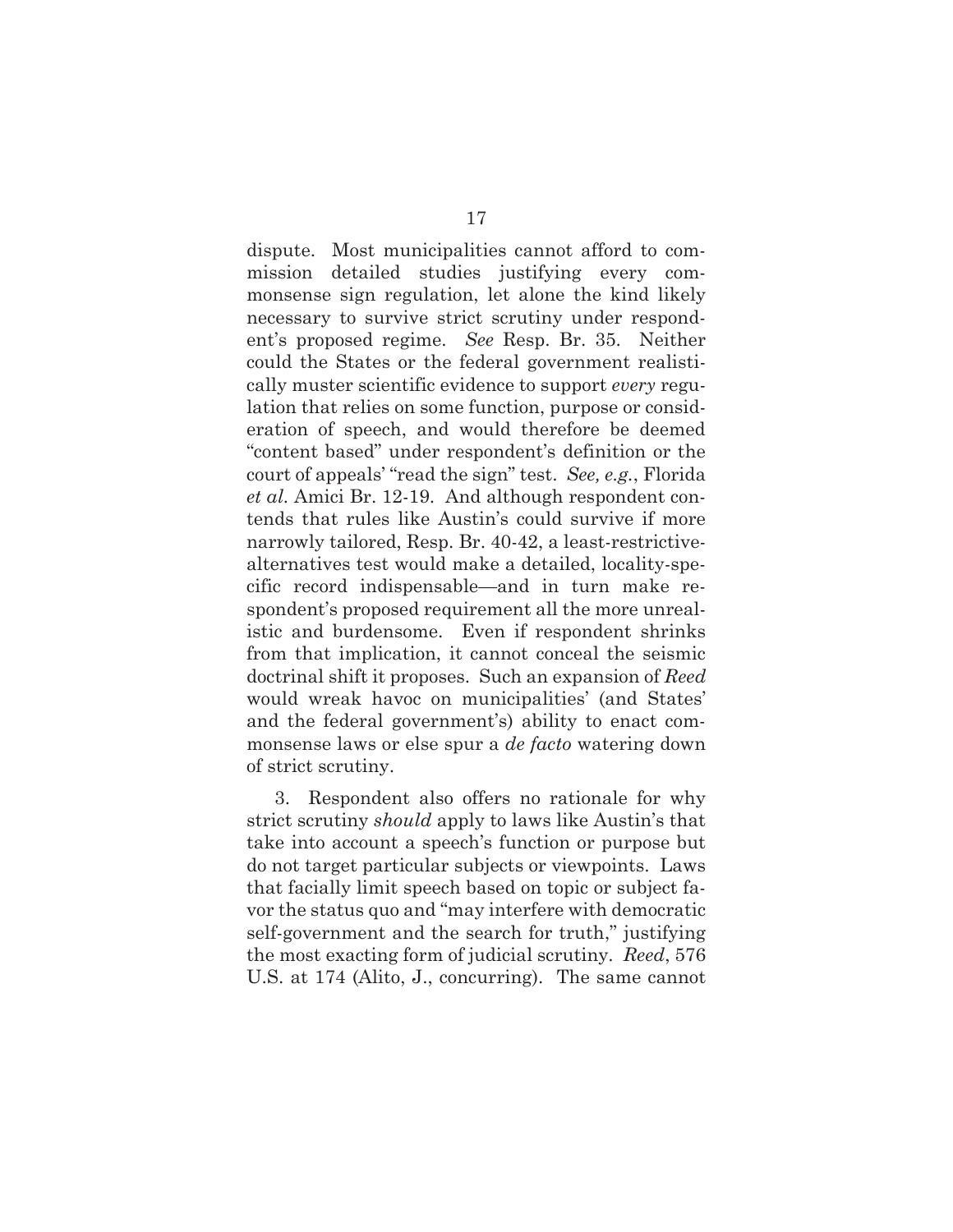be said for laws that apply equally to all subjects and viewpoints, such as rules about event-based signs and off-premises signs.

## **B. Austin's Rule Is Valid Under Intermediate Scrutiny**

Austin's rule is neither underinclusive nor insufficiently tailored to serve its important interests. It therefore survives intermediate scrutiny. The Court has long recognized that municipalities like Austin have a significant interest in "proscribing intrusive and unpleasant formats for expression" and "avoiding visual clutter." *Taxpayers for Vincent*, 466 U.S. at 806-07 (citing *Metromedia*, 453 U.S. at 507-08). These safety and esthetic interests are furthered by Austin's rule, which prohibits the proliferation of new billboards and prevents existing ones from becoming more intrusive and unsightly. And Austin's rule is narrowly tailored by targeting off-premises signs, which pose a "more acute problem than does onsite advertising" for safety and esthetics. *Metromedia*, 453 U.S. at 511.

Respondent contends that Austin's decision not to regulate certain features of on-premises digital signs such as brightness, animation, and rotation time between messages undermines the tailoring of Austin's rule to its interests. Resp. Br. 16. But regulating the features respondent identifies would not achieve the same goals as Austin's rule. For instance, prohibiting animation and requiring long transition times between messages would still allow the proliferation of off-premises billboards, including digital billboards with nonmoving images. Austin's decision to prohibit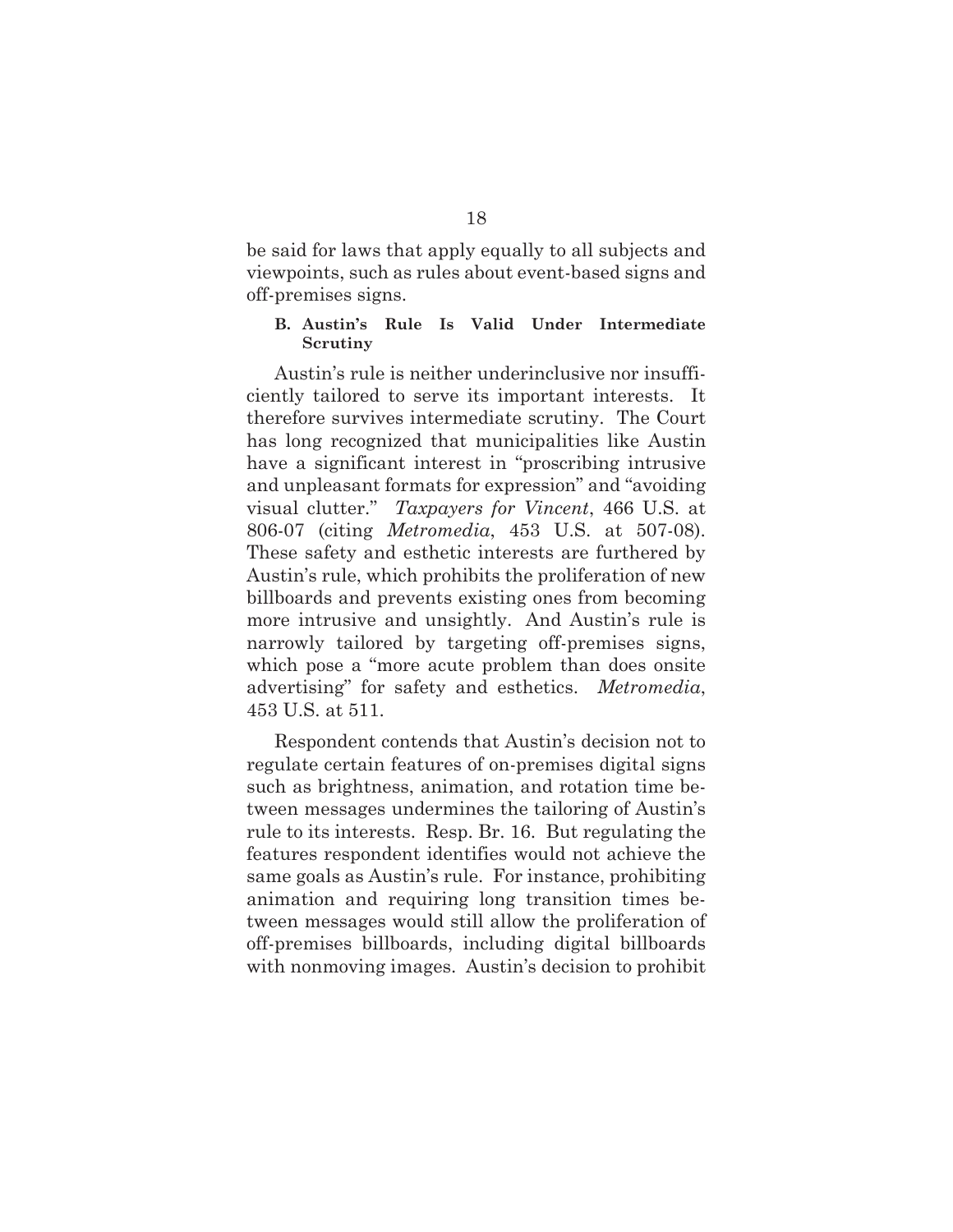*all* new billboards, including all new digital billboards, is entirely reasonable; an LED billboard the size of a studio apartment will be bright, unsightly and distracting even if its display does not move. The same goes for respondent's argument that Austin should limit the off-premises rule to commercial speech; a noncommercial display is no less distracting than a commercial one. *See* Resp. Br. 38.

By employing a premises-based rule as opposed to a physical-features rule, Austin has protected property owners' right to speak on their own property, *see City of Ladue v. Gilleo*, 512 U.S. 43, 54 (1994), as well as acknowledged the reality that signage relating to "buildings with businesses" is typically "small in size" and integrated into the premises in comparison to free-standing off-premises signs that "serve a fundamentally different purpose," Outfront Media Inc. Amicus Br. 9-10. A scheme with no premises-based distinction or that defines "off-premises" by a sign's distance from *any* building, rather than from the speaker's building, would not serve this purpose. Resp. Br. 13-14, 39. In any event, Austin's rule no less survives intermediate scrutiny merely because other municipalities have enacted different sign regulation schemes. To pass muster, Austin's sign code need not be the only, least restrictive, or even "most appropriate" regulatory scheme. *Ward v. Rock Against Racism*, 491 U.S. 781, 798-800 (1989).

Respondent next attacks Austin for failing to support its rule with extensive studies on the comparative effects of digital versus non-digital signs. Resp. Br. 35, 43. But, as explained, Austin's code does not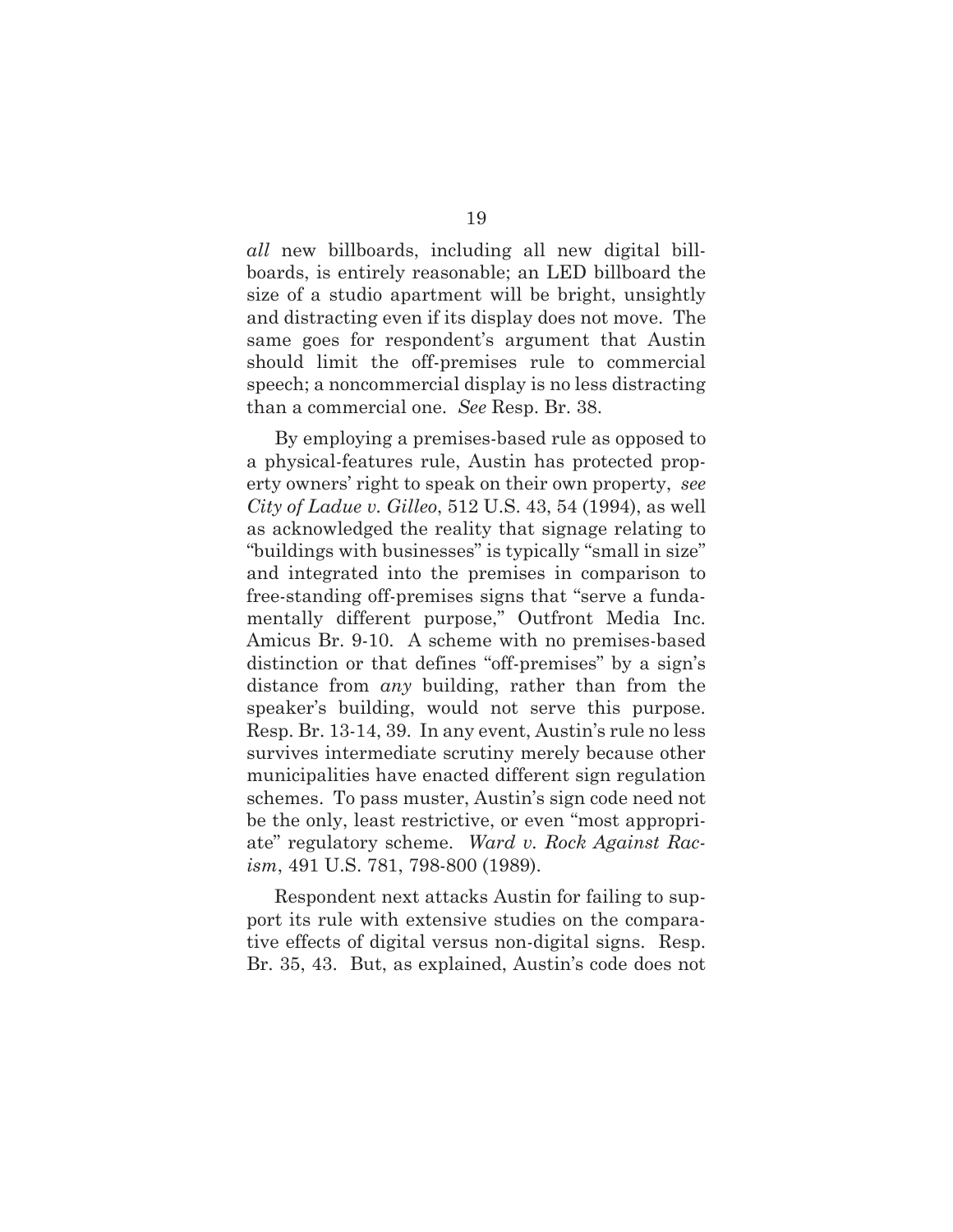target digitization; it bans all off-premises signs unless grandfathered. And studies *do* support the conclusion that on-premises digital signs are less distracting than their off-premises counterparts. *See, e.g.*, Jerry Wachtel, *Compendium of Recent Research Studies on Distraction from Commercial Electronic Variable Message Signs (CEVMS)* 10 (2020).

More fundamentally, Austin need not generate its own scientific evidence and empirical data to support its policy decision. Intermediate scrutiny has "never required" a municipality to "demonstrate[] not merely by appeal to common sense, but also with empirical data, that its ordinance will successfully" achieve the desired end. *City of Los Angeles v. Alameda Books, Inc.*, 535 U.S. 425, 439 (2002). Rather, the Court's "settled position" is that municipalities be afforded "a reasonable opportunity to experiment with solutions" to local problems. *Id*. (internal quotation marks omitted).

Here, any driver could confirm that a highway billboard stands out from its surroundings differently than a wall or freestanding sign integrated into a premises and into Austin's broader urban environment. Pet. Br. 46. That distinction remains true even if all those signs are digital. That some studies may be inconclusive or contradictory on this point, *see* Resp. Br. 36, only underscores the need to allow policy experimentation and innovation based on Austin's determination of its needs. And Austin was entitled to rely on ample precedent from this Court recognizing the particularly strong interests local governments have in controlling the proliferation of signs. *See, e.g.*, *Metromedia*, 453 U.S. at 502.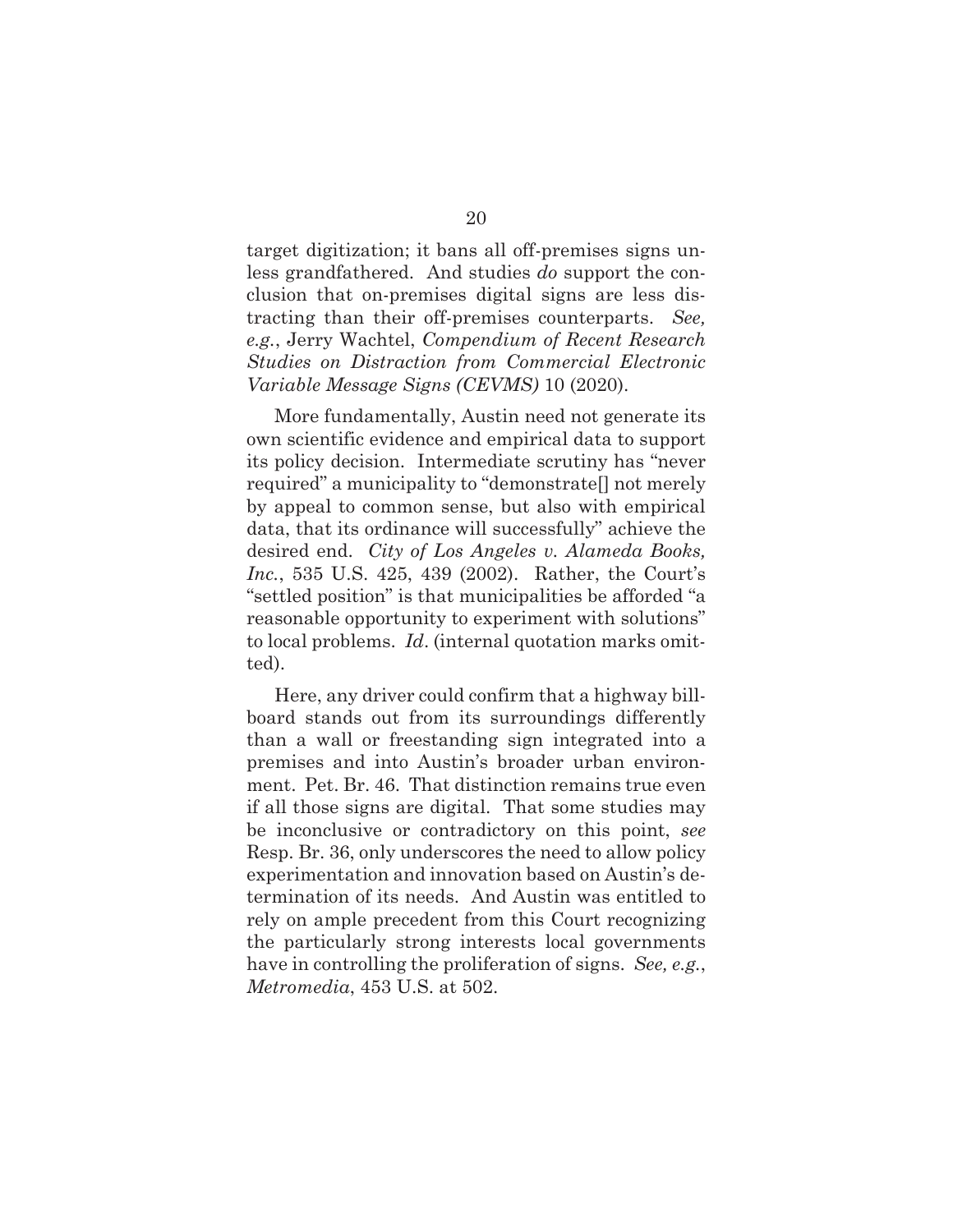## **IV. RESPONDENT HAS NOT SHOWN AN ENTITLEMENT TO FACIAL OR AS-APPLIED RELIEF**

Respondent framed its complaint to obtain facial invalidation of Austin's sign code or alternatively asapplied relief. J.A. 19-23. Because the code can be constitutionally applied to respondent's billboards even on its own legal theory, however, and respondent never even attempted to show that the sign code is unconstitutionally overbroad, it is entitled to neither form of relief.

1. a. In *Metromedia*, a majority of this Court held that a complete ban on off-premises commercial signs would be constitutionally permissible. *See* 453 U.S. at 512 (plurality); *id.* at 553 (Stevens, J., dissenting in part). There is no reasonable dispute that respondent is in the business of commercial advertising, J.A. 38, and that its billboards "primarily share commercial messages," Pet. App. 23a. Nor can there be any dispute that Austin based its permit denials on that commercial speech. J.A. 28-29, 34-35 (denying applications "because they would change the existing technology used to convey off-premise commercial messages"). Respondent concedes that "*Metromedia* stands for the proposition that banning commercial off-premises signs is constitutional," Resp. Br. 47, meaning that Austin's prohibition, at least as applied to commercial billboards, must be valid. It was therefore perfectly constitutional for Austin to treat respondent's commercial billboards as nonconforming signs that cannot be altered.

b. Respondent resists this conclusion by contending that Austin's sign code at the time drew no dis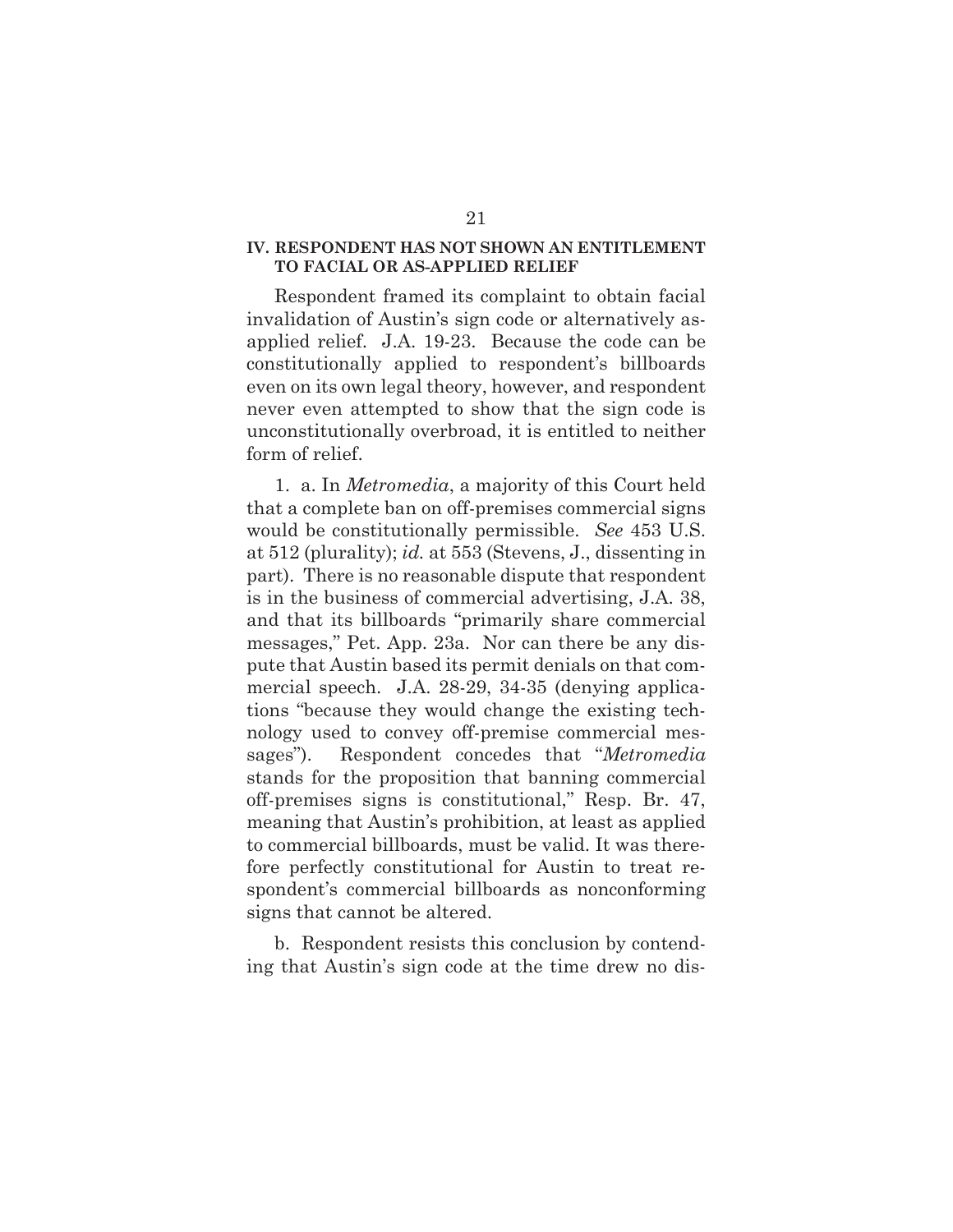tinction between off-premises commercial and noncommercial signs, so that distinction cannot be invoked to defeat its facial challenge. But this argument misunderstands the nature of as-applied challenges. If Austin's off-premises sign prohibition can constitutionally apply to respondent's signs, the Court cannot invalidate the code based on its hypothetical application to other, purely noncommercial signs, except by applying the overbreadth doctrine. *United States v. Raines*, 362 U.S. 17, 21-22 (1960); *see United States v. Stevens*, 559 U.S. 460, 472-73 (2010).

Respondent seeks to avoid that conclusion by asserting that its commercial speech is "inextricably intertwined" with noncommercial speech and so deserves heighted protection. Resp. Br. 47. But respondent identifies no example of a sign face containing both commercial and noncommercial messages that would need to be parsed phrase-by-phrase. *See Riley v. Nat'l Fed'n of the Blind of N.C., Inc.*, 487 U.S. 781, 796 (1988) (inextricably intertwined doctrine applies when the various forms of expression are "component parts of a single speech"). Instead, respondent's billboards primarily display purely commercial messages but occasionally display *separate* noncommercial messages. Because those messages are carried on distinct sign faces, Austin can unquestionably regulate the purely commercial speech the sign primarily displays. *See Bd. of Trs. of State Univ. of N.Y. v. Fox*, 492 U.S. 469, 474 (1989) (rejecting reliance on *Riley* where "there is nothing whatever 'inextricable' about the noncommercial aspects" of a commercial presentation).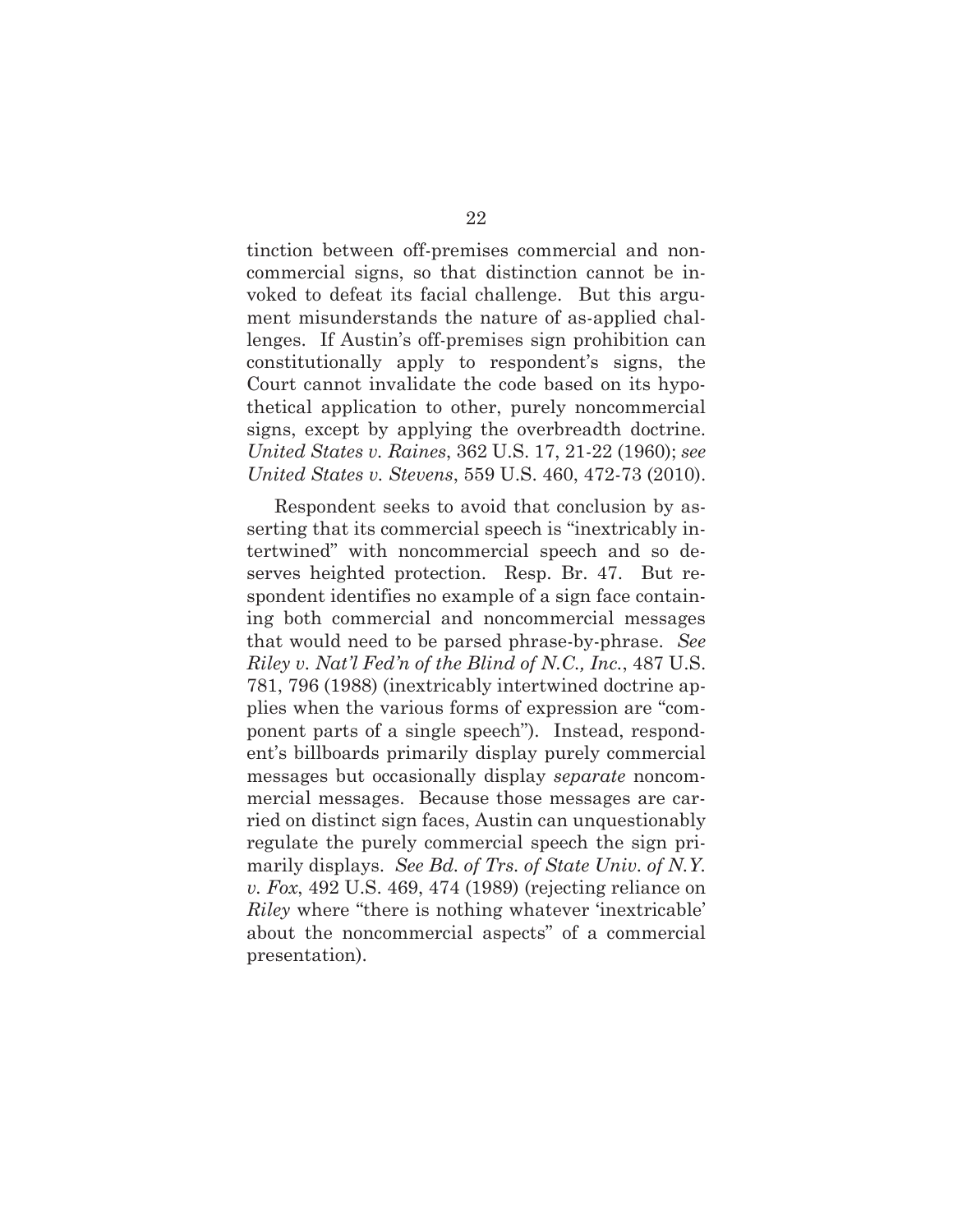Any other ruling would create an enormous loophole. So long as a sign bore a single noncommercial message (even for ten seconds once a year on a digital sign), Austin would be required to regulate the entire sign as though it always displayed purely noncommercial speech. This Court has rejected that untenable approach. *Id*. at 475. Accordingly, because Austin can validly regulate respondent's billboards because of their displays of commercial speech, their occasional displays of noncommercial speech does not entitle respondent to evade restrictions on its nonconforming signs.

c. Respondent also seeks to distinguish *Metromedia* by contending that the authority to ban all offpremises commercial signs "does not extend to [a] ban on digitizing off-premises signs." Resp. Br. 47. That proposition lacks logic: If a municipality can ban offpremises commercial advertising entirely (because of billboards' potential for distraction and esthetic harm, *see Metromedia*, 453 U.S. at 512), those same interests support a more modest, content-neutral regulation that precludes the most intrusive, distracting, and unsightly technology on commercial billboards. Austin can conclude that, while any distraction or esthetic harm from *on-premises* signs is justified by the countervailing interest of "a commercial enterprise . . . in identifying its place of business and advertising the products or services available there," no such countervailing interest supports digitizing offpremises signs. *Id.*; *accord Taxpayers for Vincent*, 466 U.S. at 806-07, 810-11. In any event, as discussed *supra*, Austin did not enact a "digitization ban"; it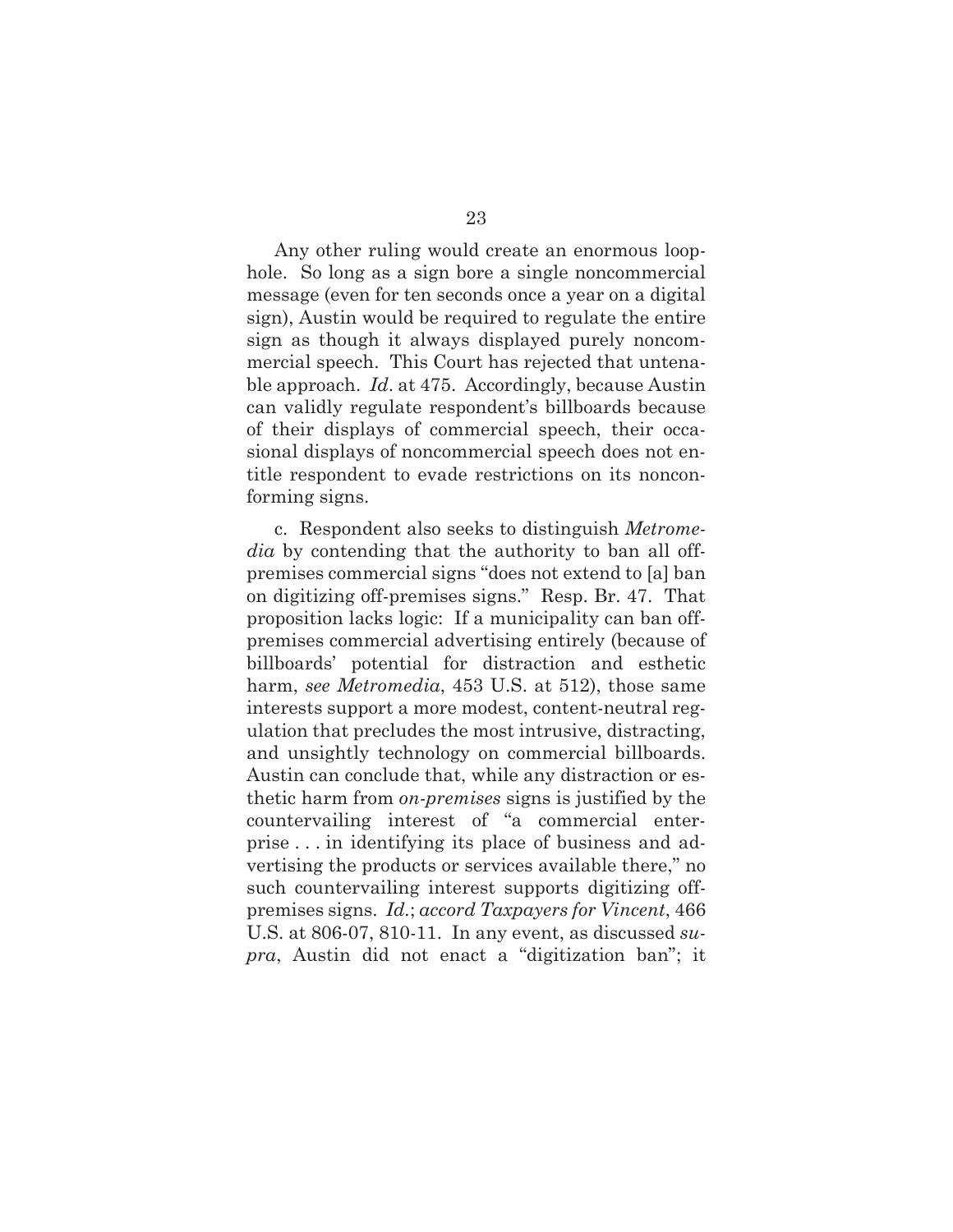adopted a general prohibition that, as applied to respondent, is indistinguishable from the type of law *Metromedia* endorsed.

2. Because Austin can constitutionally apply its sign ordinance to respondent, respondent could obtain relief only by satisfying the requirements of the overbreadth doctrine. Pet. Br. 51-53; *Fox*, 492 U.S. at 484. But respondent has made no attempt to meet that standard and does not even address the issue of overbreadth in its brief, *see* Resp. Br. 45-48, precluding relief on that doctrine here, *see United States v. Sineneng-Smith*, 140 S. Ct. 1575, 1581 (2020). And respondent has introduced no evidence that Austin's ordinance reaches so much purely noncommercial speech that facial invalidation would be appropriate. *United States v. Williams*, 553 U.S. 285, 292 (2008). Respondent's amici, although relying on abundant creative hypotheticals, provide no such evidence either. The record thus falls far short of the showing of "real" and "substantial" overbreadth. *Broadrick v. Oklahoma*, 413 U.S. 601, 615 (1973).